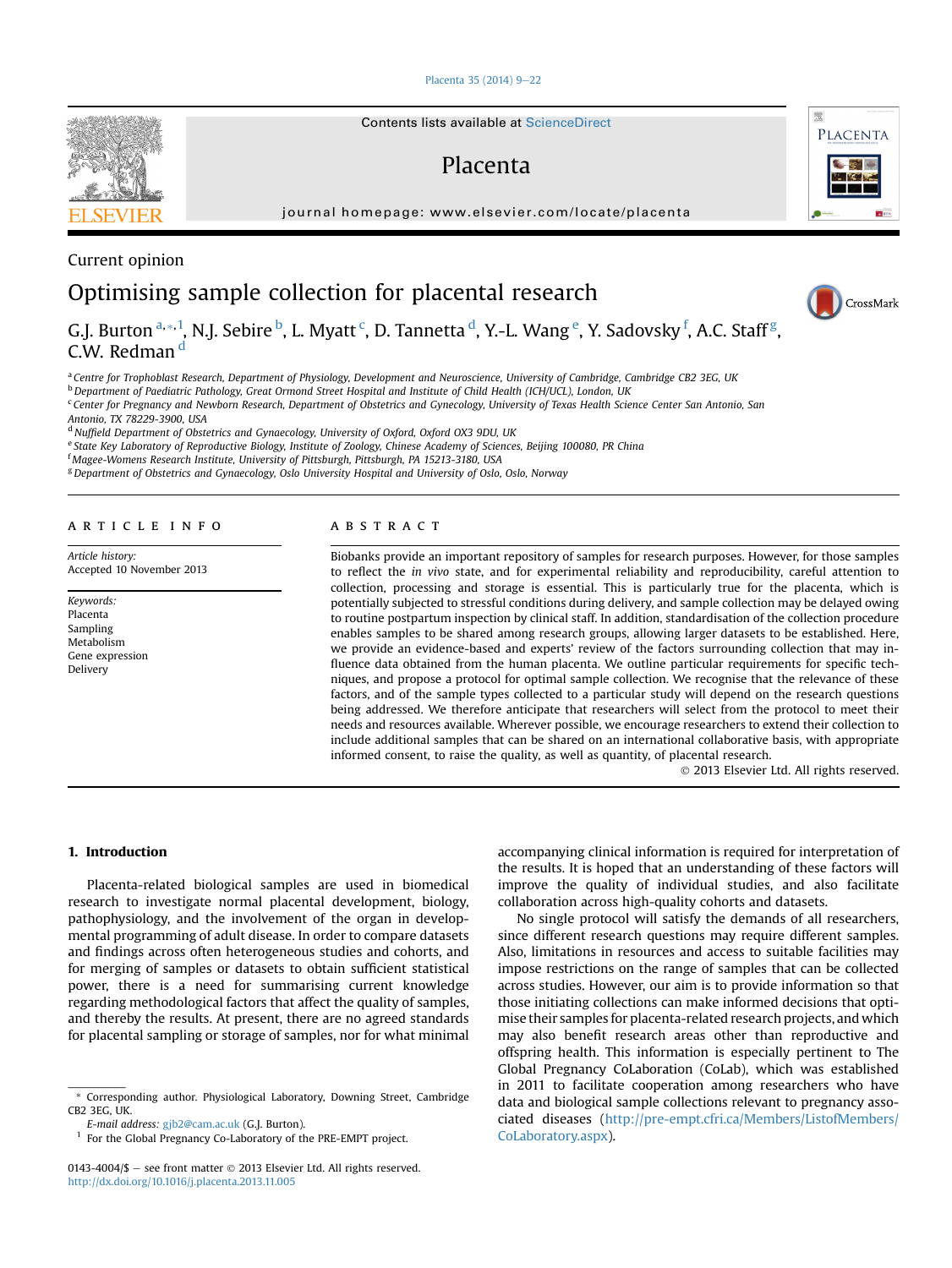Here, we provide a summary of factors that may contribute to methodological flaws in placenta-related research, owing to variations in sampling and/or processing of tissues. Our conclusions are evidence-based wherever possible, and we highlight areas where further research is required. We first review generic factors that influence data obtained from placental samples, before considering issues that apply to the collection of samples for specific analyses. We then discuss general issues regarding the collection of human samples, and finally suggest a collection protocol that can be adapted to meet the needs and resources available for individual studies.

## 2. Factors that can influence subsequent analyses

#### 2.1. Maternal characteristics

Various maternal factors can affect placental physiology and pathology, although many have not been studied extensively. A recent publication from the Global Pregnancy CoLaboratory lists the minimal and optimal clinical datasets that should be assembled for studies in pre-eclampsia (Myatt L, personal communication). It is recommended that at least those clinical characteristics in the minimal dataset be collected into a database accompanying the placental tissue collection. Below are examples of non-clinical factors for which relevant data exist.

Ethnicity. Ethnicity may have widespread effects on the placenta through genetic variations, diet and other mechanisms. For example, in a study of almost 700 nulliparous pregnancies, it was reported that both birthweight and placental weight were lower in Asian women compared to European and Afro-Caribbean ethnic groups, although the fetal/placental ratio was not significantly different [\[1\].](#page-10-0)

Lifestyle. Many studies have investigated the effects of cigarette smoking during pregnancy on placental structure and function [\[2\].](#page-10-0) A stereological study found no change in the volume of the placenta or the villous tree, but a significant reduction in the volume and relative surface area of the fetal capillaries [\[3\]](#page-10-0). These changes were associated with an increase in the thickness of the villous membrane, and a higher concentration of cadmium within the placenta.

Maternal consumption of alcohol has been linked to a reduction in placental size, reduced blood flow and impaired nutrient transport [\[4\],](#page-10-0) which may explain the effect on birthweight.

Body mass index. High maternal body mass index is negatively correlated with the fetal:placental weight ratio [\[1\].](#page-10-0) This may reflect changes in placental metabolic pathways and amino acid transporter expression [\[5\]](#page-11-0), possibly induced by the concentration of circulating adiponectin  $[6]$ . Maternal obesity is also associated with increased oxidative stress in the placenta [\[7\],](#page-11-0) and with a global reduction in DNA methylation [\[8\]](#page-11-0).

Age. A large registry-based study in Norway demonstrated that placental weight increases with maternal age after adjustment for other factors, such as the mode of delivery [\[9\].](#page-11-0) Paternal age has a similar and independent effect  $[10]$ .

Parity. Placental weight is higher in multiparous women than nulliparous women from mid-gestation onwards, irrespective of the fetal sex [\[11\]](#page-11-0).

Medications. During late pregnancy and delivery pregnant women are variably exposed to a variety of agents including glucocorticoids, oxytocics, anaesthetics, magnesium sulphate, antihypertensives, antibiotics and other agents that may affect placental function. Awareness of these exposures is vital to selection of placentas and avoiding confounding interpretation of data, and a suggested check-list was proposed by Nelson and Burton [\[12\]](#page-11-0).

2.2. Fetal sex

There is increasing evidence that the sex of the feto-placental unit is associated with profound differences in placental physical parameters [\[13\]](#page-11-0), function [\[14\]](#page-11-0) and responses to pathological insults [\[13,15,16\]](#page-11-0).

Placental weight. Normal ranges for placental weight are established in several countries, and recent gestational age-specific centile charts by sex and parity based on almost 90,000 deliveries have been produced in the UK. These reveal that placental weight and fetal:placental weight ratios are higher in placentas of male than female infants [\[11\]](#page-11-0).

Gene expression. Microarray analysis shows distinct sexually dimorphic differences in gene expression, with immune genes in particular being expressed at higher levels in the female compared to male placenta [\[17\]](#page-11-0). There is also a sex-dependent response in placental gene expression to maternal inflammatory status [\[18\].](#page-11-0) Thus, expression of 59 genes associated with growth, inflammation and immune pathways was changed in female placentas of women with asthma vs. no asthma, compared to only 6 genes in male placentas [\[19\]](#page-11-0). Changes in diet also generate a distinctive signature of sexually dimorphic genes in the murine placenta, with changes in expression being more striking in female than in male placentas [\[20\]](#page-11-0). The male placenta has higher TLR4 expression and a greater production of TNF $\alpha$  in response to LPS than the female, which may underlie the propensity to preterm birth with males [\[21\].](#page-11-0)

## 2.3. Mode of delivery

Delivery may be vaginal, either spontaneous or induced, or by caesarean section, either elective or as an emergency procedure following a period of labour. Placentas subjected to labour will be exposed to two principal effects different from those delivered by elective caesarean section; mechanical compression caused by the uterine contractions, and an intermittent reduction in maternal blood supply during contractions  $[22-24]$  $[22-24]$ . The former may impact on quantitative data pertaining to the structure of the placenta, while the latter will influence metabolic data, generation of oxidative and other stresses, and activation of signalling pathways and gene transcription. Variations in the frequency and duration of contractions, and in placental "reserve capacity" will contribute to differences in the degree of hypoxia-reperfusion injury experienced. Unpublished data (Yung, HW) indicate levels of oxidative and endoplasmic reticulum stress in placentas from labourcaesarean deliveries equivalent to a vaginal delivery, even when the period of labour is as short as 2 h.

Other factors associated with the mode of delivery that potentially influence the placenta include whether anaesthesia and/or supplemental oxygen are administered. At present these effects have not been systematically tested, and so researchers may wish to collect relevant clinical information for subsequent analyses. For example, epidural anaesthesia has been associated with reduced utero-placental blood flow; in a controlled study  $[25]$ , the pulsatility index in the uterine arteries increased 30 min after administration of epidural anaesthesia, but only at the time of uterine contractions. This suggests a potential exacerbation of the ischaemia-reperfusion, even in the absence of neonatal acidosis.

Administration of supplemental oxygen has been shown by cordocentesis to increase the  $pO<sub>2</sub>$  in the umbilical vein, implying that the oxygen concentration in the placenta is also increased. This has been confirmed using blood oxygen level dependent (BOLD) magnetic resonance imaging, as the signal increases in the placenta within 2-3 min of maternal hyperoxia  $[26]$ .

Stereological data. Pressures of up to 100 mmHg are generated within the amniotic cavity during labour  $[23]$ , and it might be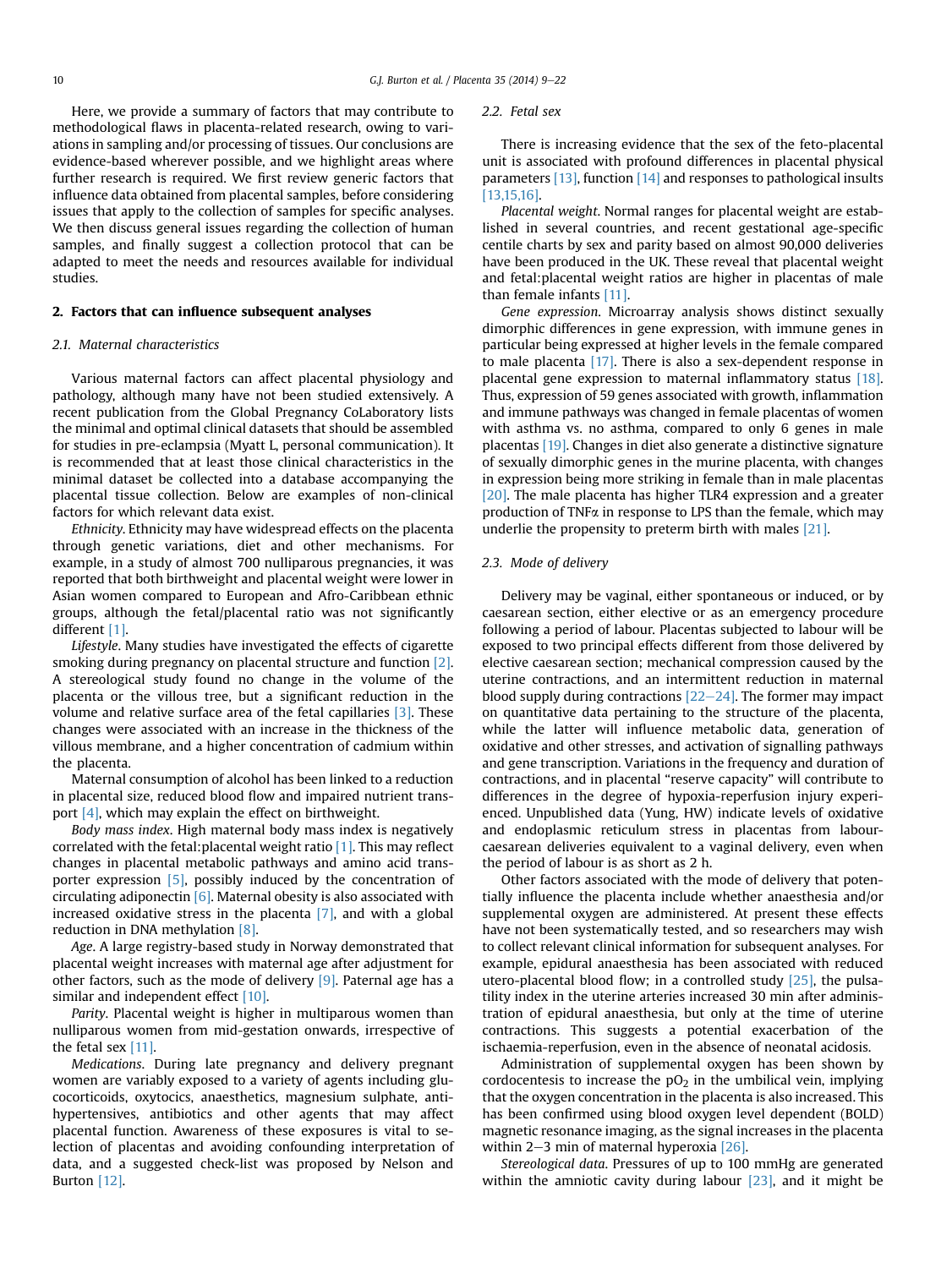expected that the placental vascular network is compressed, influencing the dimensions. However, the volume fraction of terminal villi occupied by fetal capillaries was 23% and 29% for vaginal and elective caesarean deliveries respectively in one study, a difference that was not statistically significant [\[27\].](#page-11-0) This result was confirmed by a larger study [\[28\]](#page-11-0) investigating diabetic placentas in which mode of delivery had no effect on villous or vascular dimensions, and only impacted on the diffusion distance of the villous stroma.

Although the mode of delivery per se may not compromise stereological data, the timing of clamping of the cord has a profound effect [\[29\].](#page-11-0) Comparing normal term placentas in which the cord was clamped early with those clamped after cessation of arterial pulsations, there is a reduction in mean placental weight of  $>150$  g (450 g vs. 640 g), associated with major changes in the values of many parameters, notably placental volume (540 cm $^3-$ 388 cm<sup>3</sup>), villous surface area (13.3 m<sup>2</sup> vs. 9.3 m<sup>2</sup>), volume of the fetal vessels (74.9 cm $^3$  vs. 33.4 cm $^3$ ) and vessel surface area (15.8 m $^2$ vs. 8.7 m<sup>2</sup>). A more recent study reported an average volume for placental transfusion of  $\sim$  110 ml, usually occurring within 2 min of delivery [\[30\]](#page-11-0). Clearly, there is a need to record the timing clamping of the cord if specimens are to be used for quantitative analysis of the fetal vasculature. Perfusion fixation can be employed to redilate the fetal vessels to physiological dimensions [\[27\],](#page-11-0) but this technique is not suitable for routine collections and may not be compatible with sampling for other analyses.

Metabolomics. The interruption of maternal blood flow during contractions has a profound impact on the metabolic profile of placental tissues. In an early study of normal term placentas, ATP levels measured spectrophotometrically were  $\sim$ 40% lower in vaginal compared to caesarean deliveries, with equivalent changes in energy charge [\[31\]](#page-11-0). Surprisingly, levels of glycogen and lactate were similar in the two groups, indicating no compensatory increase in glycolysis. A similar reduction in ATP following labour was reported [\[32\],](#page-11-0) although no change in activity of complex I of the mitochondrial electron transport chain was observed. This study also reported a reduction in fatty acid oxidation, indicating that this was unlikely to be a significant energy source. In contrast, another study [\[33\]](#page-11-0) found evidence of increased placental anaerobic glycolysis based on data from nuclear magnetic spectroscopy. Concentrations of glucose and lactate were raised following labour at sea level, along with those of amino acids suggesting that protein catabolism is used as an energy source. There was no change in the ATP/ADP ratio, or energy charge, indicating that adaptive mechanisms were sufficient to maintain the energy balance.

Oxidative stress. Ischaemia-reperfusion is a powerful stimulus for oxidative stress through the generation of reactive oxygen species. One of the principal sources is the enzyme xanthine oxidase, which is proteolytically cleaved from the xanthine dehydrogenase form during hypoxia. It is notable that activity of xanthine oxidase is increased in placentas delivered vaginally compared to those from caesarean sections [\[34\].](#page-11-0) A number of markers of placental oxidative stress are raised following labour, including lipid peroxidation, heat shock proteins, expression of the antioxidant enzymes catalase and superoxide dismutase, and activation of the NF- $\kappa$ B and p38 MAPK pathways [\[35](#page-11-0)–[37\].](#page-11-0) However, labour has no effect on the superoxide dismutase enzymes in normal placentas, but causes raised levels in placentas from pregnancies complicated by pre-eclampsia [\[38\]](#page-11-0). In general, the trophoblast and fetal endothelial cells appear to be the most vulnerable to oxidative stress induced during labour [\[35\].](#page-11-0)

Gene expression. Given the activation of stress response pathways, changes in gene expression might be expected as a consequence of labour. Several microarray studies have reported both up-regulation and down-regulation of large numbers of genes  $[35,39-41]$  $[35,39-41]$  $[35,39-41]$ , although whether the changes are considered statistically significant depends on the cut-off of the fold-change taken, and the  $p$  value used. Ontogeny analysis assigned the transcripts regulated into the following functional sub-sets: response to stress, cell surface receptor-linked signal transduction, regulation of transcription, immune responses, blood vessel development, cell death, coagulation and anti-oxidant mechanisms. Many genes reported as being changed in placentas from cases of pre-eclampsia, change in the same direction following labour [\[35\]](#page-11-0). In addition, the magnitude of the change in selected genes of particular relevance, including VEGF and PlGF, is related to the length of labour  $\langle$  <5 h or  $>$ 15 h), and is reflected at the protein level. Expression of PLAC1 is also reduced following labour [\[42\]](#page-11-0).

There is currently great interest in placental epigenetics. The recent identification of a novel class of histone demethylases as true dioxygenase enzymes [\[43\]](#page-11-0) raises the possibility that chromatin structure may change in response to the hypoxic stress associated with labour. Differences in DNA methylation in umbilical cord blood leukocytes obtained from babies delivered vaginally vs. delivered by caesarean section have been described  $[44]$ , but whether there are changes in placental tissues has not been determined.

Syncytiotrophoblast derived sprouts and vesicles. It has been long known that syncytiotrophoblast derived membrane encapsulated material is deported into the maternal circulation throughout pregnancy. Multinucleate syncytial sprouts are aggregates of euchromatic syncytiotrophoblastic nuclei of  $\sim$ 80-200 µm in size [\[45\].](#page-11-0) Due to their size, the majority is trapped in the maternal pulmonary capillaries [\[46\]](#page-11-0), while smaller syncytiotrophoblast microvesicles pass into the peripheral circulation. This material is composed of different vesicle types, including exosomes  $(30 -$ 100 nm), microvesicles (100–1  $\mu$ m) and apoptotic vesicles (1–  $5 \mu m$ ), together with necrotic debris. Levels of circulating placental vesicles increase with advancing pregnancy and labour, returning to zero in most cases by 48 h post-delivery [\[47,48\]](#page-11-0).

The stresses of labour trigger endoplasmic reticulum stress and apoptosis, with an associated increase in intracellular calcium that may stimulate microvesicle and apoptotic body release [\[49,50\].](#page-11-0) Exosomes are also produced after cell activation, and are secreted from intracellular multivesicular bodies that fuse with the plasma membrane as part of the endocytic pathway [\[51\]](#page-11-0). The composition of placental shed material in terms of the proportions of sprouts, exosomes, microvesicles and apoptotic bodies present may have an important bearing on their functional characteristics, with sprouts and large trophoblast debris showing immunosuppressive properties [\[52,53\]](#page-11-0), exosomes being predominantly involved in immunoregulation and intercellular communication, while microvesicles are more proinflammatory.

Based on the considerations above, we recommend that placental tissue collection for research purposes is performed on non-laboured placental tissue wherever possible, but as a minimum, the duration of labour should be recorded.

#### 2.4. Interval to sample collection

Inevitably, the placenta is exposed to a period of ischaemia following separation from the uterine wall. Hence, the length of the interval between separation/delivery and tissue collection is a critical parameter to be considered.

Placental weight. Stored placentas (kept refrigerated but unfixed) loose  $\sim$  5% of their weight in the first 12–24 h, and 10% over 48 h [\[54,55\].](#page-11-0) This may reflect loss of blood through tears. By contrast, formalin fixation is associated with an average 5% weight gain [\[56\]](#page-11-0).

Metabolomics. As might be expected, ATP levels drop rapidly after delivery. The volume of maternal blood entrapped within the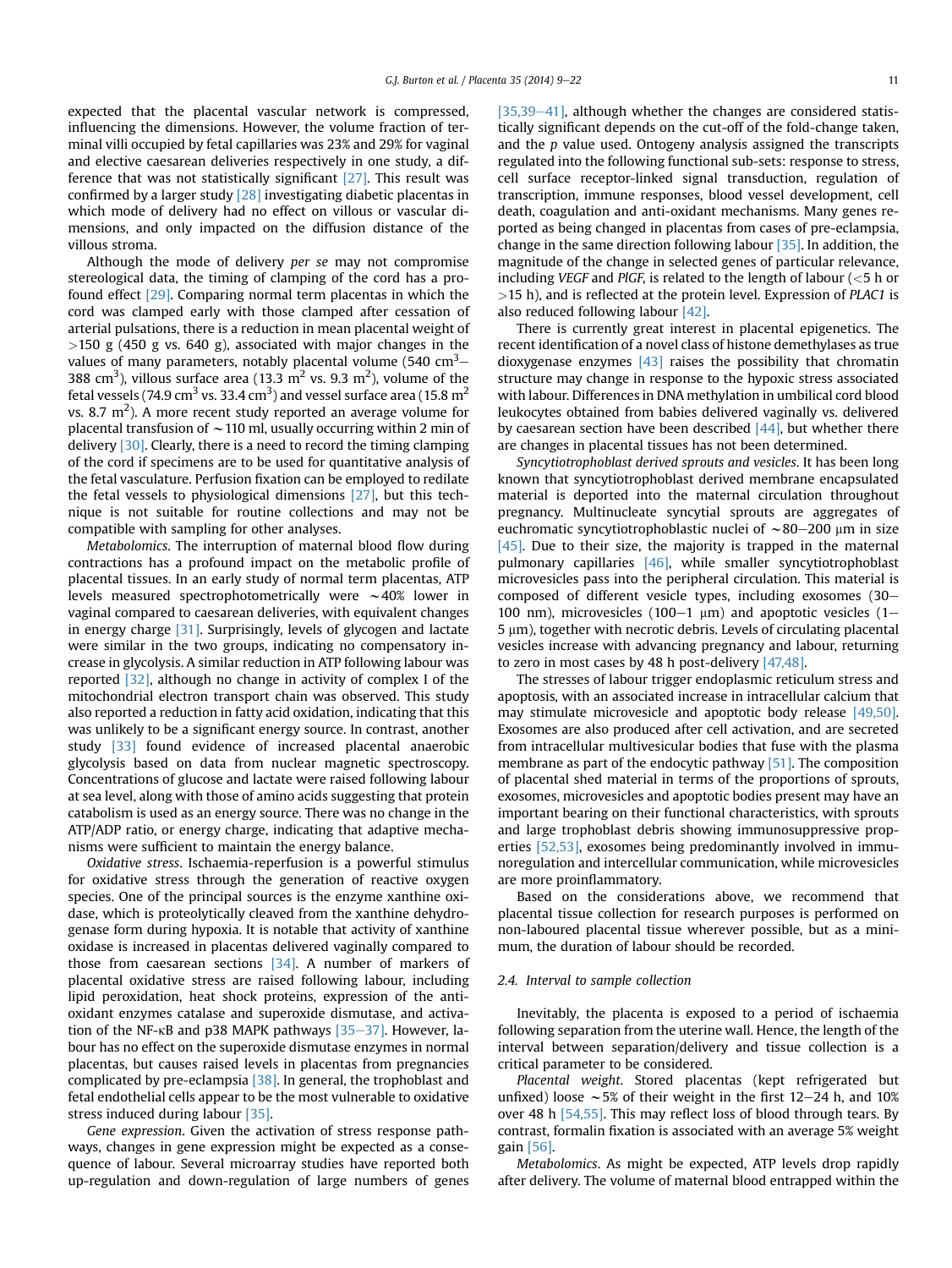delivered placenta has been estimated to contain sufficient oxygen to meet metabolic requirements for  $7-10$  min, but hypoxaemia occurs shortly after [\[31\].](#page-11-0) Loss of cellular energy resources will compromise ATP-dependent activities such as ionic pumping, leading to loss of homeostasis. This is most easily observed at the ultrastructural level, and progressive dilation of organelles, including the mitochondria and endoplasmic reticulum, starts 5 min after delivery [\[57\].](#page-11-0)

As mentioned earlier, ATP levels are higher in placentas after a caesarean than a vaginal delivery, and so the drop is greater and more precipitate in the former, reaching a nadir after 10 min [\[31\].](#page-11-0) Although AMP levels rise markedly in caesarean delivered placentas after delivery [\[31\],](#page-11-0) activation of AMPK is not seen until be-tween 30 and 45 min [\[58\].](#page-11-0) If maternal and fetal blood is washed away then ATP levels drop further, confirming that the blood provides a functional, if short term, reservoir of oxygen. Glucose levels gradually fall by about 30% over 60 min, but glycogen content remains constant. There is a steady increase in lactate. These results were confirmed by a magnetic resonance spectroscopy study of vaginally delivered placentas [\[59\],](#page-11-0) from which it was concluded that the optimal window for collecting placental samples free from ex-vivo ischaemic artefacts is within 10 min after delivery. The same study also reported that increased lipid peroxidation indicative of the generation of oxidative stress is first seen around 20 min after delivery [\[59\]](#page-11-0).

Signalling pathways. Intracellular energy depletion leads to activation of stress pathways in an attempt to restore cellular homeostasis. Protein synthesis is highly energy demanding, and suppression of translation is a classic mechanism by which cells survive short-term hypoxia  $[60,61]$ . Evidence that this occurs in the delivered placenta is first seen 30 min after caesarean delivery, as shown by increased phosphorylation of eIF2 $\alpha$  [\[58\]](#page-11-0).

There are also rapid changes in the AKT/mTOR pathway regulating cell metabolism and growth. Phosphorylation of AKT at Ser473 is reduced by over 40% at 20 min, and then maintained at a low level until at least 45 min [\[58\]](#page-11-0). This reflects reduced activity in mTOR, possibly secondary to activation of AMPK. Furthermore, the phosphorylation level of two down-stream substrates of mTORC1, 4E-binding protein 1 (4E-BP1) and p70 S6 kinase, are inhibited by over 40% after 30 min. These changes further suppress protein synthesis.

By contrast, there is no change in levels of the heat shock proteins 27, 70 and 90 over a 45 min period.

Gene expression. Given this activation of signalling pathways, it is likely that changes in gene expression are associated with delayed collection of tissue samples. While one might expect them to follow a similar pattern to those seen following vaginal delivery, experiments to support this assumption are needed.

Stereology. There is a loss of blood from the fetal circulation, presumably through defects in the vascular network but possibly also through changes in vessel permeability. By taking repeated biopsies from caesarean delivered placentas over a 20 min period, it was found that the volume fraction of intermediate and terminal villi occupied by fetal capillaries reduces from 36% immediately after delivery to an asymptote of around 28% after 10 min  $[62]$ . This was associated with a rise in the harmonic mean villous membrane thickness from 3.9 to 4.7  $\mu$ m. Collapse of the fetal capillaries leads to a change in the surface features of the villi seen by scanning electron microscopy, with the formation of furrows in the trophoblast layer as it becomes folded around the diminished villous core [\[63\].](#page-12-0)

Histopathology. Histopathological changes are surprisingly resistant to delays in fixation, and storage of placentas at  $4^{\circ}$ C for 48 h induces minimum artefacts. Changes in the vasculature are seen after 72 h, however [\[64\].](#page-12-0)

In view of these data, we recommend that samples are collected as quickly as possible after delivery, and that if researchers suspect their analyte is influenced by hypoxia, they should restrict their experiments to samples collected within 10 min of caesarean delivery.

## 3. Trimming of membranes and placental weight

The umbilical cord and the membranes contribute significantly to overall placental mass, and trimming must be considered before weighing the placenta. In a study of 50 placentas, the median difference in weight between untrimmed and trimmed placentas was 16%, irrespective of gestational age or birthweight [\[65\]](#page-12-0). A review of 17 studies reported that untrimmed placentas weigh on average  $130-190$  g more than trimmed placentas, and therefore the placental; birthweight ratios differed by  $0.2-2.34$  between trimmed and untrimmed placentas [\[66\].](#page-12-0)

Therefore, if we assume an average placental weight of around 500 g at term, the variation may be up to 20% depending on timing of cord clamping (see previous section), and around 15% depending on whether complete or membrane-trimmed, with smaller effects of maternal characteristics, delivery mode and storage time. Awareness of such factors is clearly important when interpreting studies regarding significance and relationships of placental weight to other factors.

Taken together, trimming of the membranes is recommended in order to reduce this variability, and to provide a more accurate reference weight for the placental disc.

### 4. Sampling from the placenta and related structures

### 4.1. Recording placental shape

Before biobanking placental samples, the gross morphology of the placenta should be detailed and recorded. Several studies have attempted to provide objective measurements of placental shape and cord insertion site, rather than using vague descriptors such as 'central' or 'marginal'. The correlation between digital and manual measurements is good  $[67]$ . Centrality and eccentricity indices were calculated using digital techniques in a study of  $\sim$  1000 unselected women with singleton pregnancies delivering at 37–42 weeks. Average cord insertion was most commonly 'off centre', and the placental shape slightly elliptical, with no relationship to common adverse clinical outcomes or histological findings [\[68,69\]](#page-12-0). Other studies have also reported that the site of umbilical cord insertion is not associated with changes in placental histology [\[70\],](#page-12-0) although changes in gene expression have been reported [\[71\]](#page-12-0).

Conversely, variability of placental shape may be associated with lower functional efficiency [\[72\],](#page-12-0) and modelling studies suggest that irregular placental outlines and cord insertions may reflect sub-optimal branching of the vascular tree and reduced transport efficiency [\[73,74\].](#page-12-0) Changes in placental shape and surface area may reflect the extent of trophoblast invasion and events during the transition from the histiotrophic to haemotrophic phase of nutrition [\[75\].](#page-12-0) They may also be influenced by maternal nutrition and periods of fasting [\[76,77\].](#page-12-0) Such changes are of interest as they may be associated with developmental programming of increased risk of hypertension and colorectal cancer, and reduced lifespan, in men [\[78](#page-12-0)-[80\]](#page-12-0).

In practice, a digital photograph of the chorionic and basal plates (including a scale bar) is the easiest method for capturing placental shape, site of cord insertion and chorionic vascular pattern that can be analysed subsequently.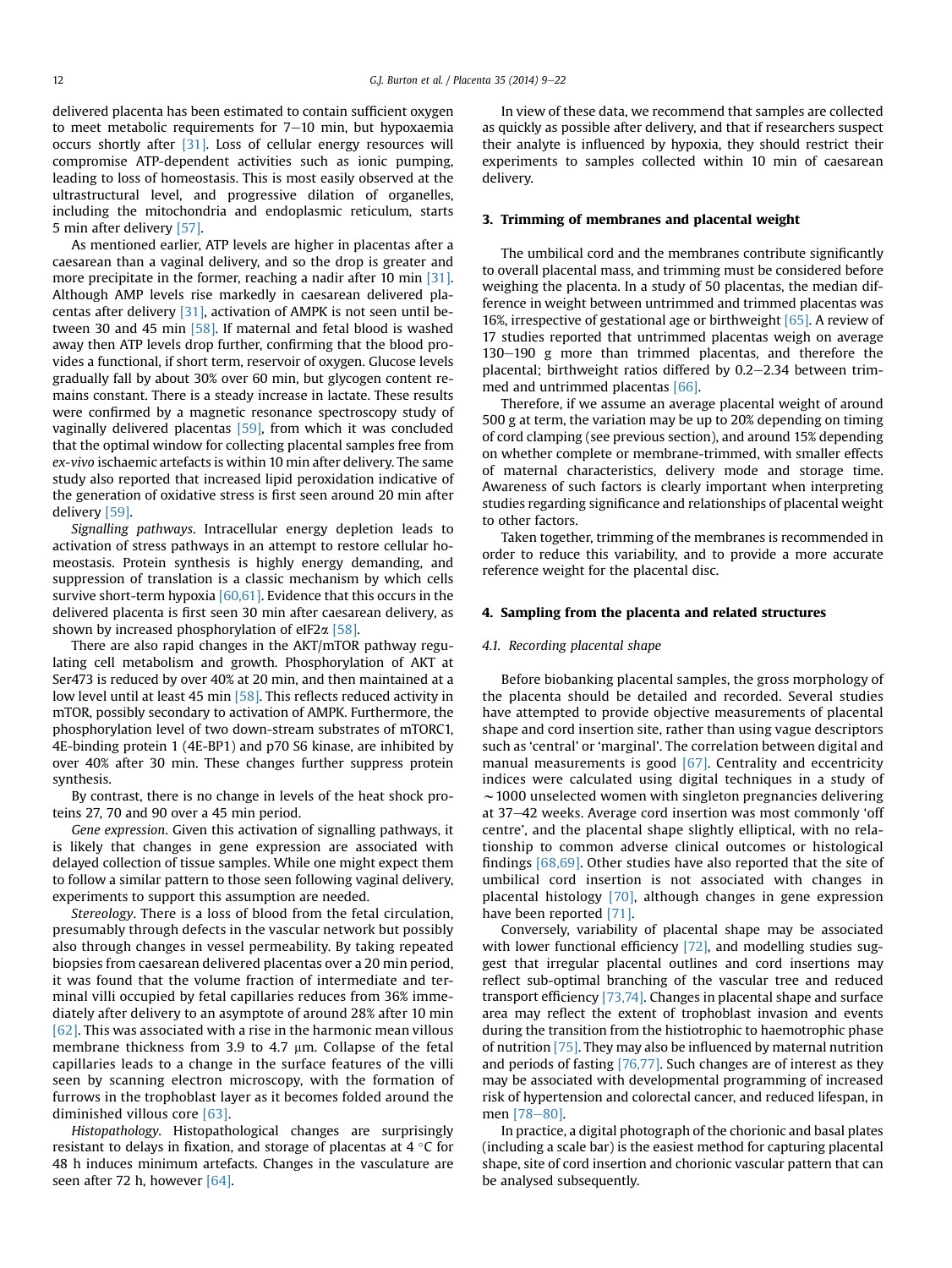#### 4.2. Bacteriology

In general, microbiological placental sampling has limited value in clinical or research practice, since the placenta may become colonised by vaginal organisms during delivery or following rupture of the membranes. Even when sampling techniques are modified to minimise such contamination, there is generally a poor correlation between microbiological and histological or neonatal findings. Whilst significantly more organisms are detected from cases with chorioamnionitis compared to controls [\[81\],](#page-12-0) there is a stronger association between detection of organisms and/or inflammatory markers in amniotic fluid obtained at amniocentesis compared to placental cultures [\[82\].](#page-12-0) Furthermore, research studies have suggested that many bacteria recovered in such cases are either anaerobes with strict culture requirements or other organisms that may be difficult to culture, such as mycoplasma species [\[83\]](#page-12-0).

The method of sampling when placental microbiological studies are indicated is important. In one study, cultures of the subchorionic fibrin layer of the placenta were compared to conventional swabs from the surface of the fetal membranes in 79 cases, with subchorionic cultures resulting in significantly reduced contamination with vaginal flora [\[84\].](#page-12-0) Even when appropriate sampling methods have been applied, the relationship between microbiological cultures and histological or clinical features remains uncertain. For example, in a study of 376 placentas, histological chorioamnionitis was present in around 25% of cases, but only a quarter of these were associated with positive bacteriological cultures (the proportion being greater in those with funisitis). Conversely, bacteriological cultures were also positive in almost 20% of those with no inflammation present [\[85\]](#page-12-0).

Since ascending genital tract infection is a major cause of severe preterm delivery, there is an association between placental cultures and gestational age. Several studies have reported that even when placental samples are taken under clean conditions immediately after delivery, cultures are positive in around 50% of preterm deliveries compared to about 25% of those delivering at term [\[81,86\].](#page-12-0) Furthermore, there is an association between prevalence of microbial infection of the amniotic cavity and presence of labour.

In conclusion, appropriate interpretation of microbiological placental findings is difficult and dependent on many confounding factors. Research studies specifically investigating this area require rigid protocols regarding both inclusion criteria for cases and precise, reproducible sampling methodologies.

## 4.3. Placental disc

Tissue samples from the delivered placenta may be used for a wide variety of investigations, and both the optimal number and the anatomical sites of such samples vary according to the specific issue to be addressed. Therefore, it is important to build the sampling requirements into the experimental design.

Sampling may be either regional or global  $[87]$ . If the aim is to compare variables between different regions of the placenta to test a specific hypothesis, then those regions must be defined appropriately. However, if the aim is to generate data that represent the whole organ then global sampling must be employed. For example, data obtained from one sample taken in the centre of a placenta and one in the periphery cannot be simply averaged, as the peripheral region of a disc occupies a greater percentage of the overall volume, and so requires greater representation in sampling. Methods for selecting random sampling sites have been described in detail previously [\[88\]](#page-12-0).

Deciding on the placental sampling site is complicated by the finding that many lesions may be focal and therefore missed if not recognised macroscopically. Conversely, sampling of an established lesion, such as an infarct, may provide little useful information relevant to the surrounding viable parenchyma. For these reasons, both random errors and/or bias may be introduced by the sampling protocol [\[88\].](#page-12-0) Furthermore, there is marked variation in placental morphological and histological findings within a given clinical phenotype group, further compounding issues of sampling and interpretation of findings. For example, in a study of 350 placentas from patients with pregnancy-induced hypertension, maternal vascular changes of atherosis and fibrinoid medial necrosis were found in only 20%, despite similar clinical severities of disease [\[89\].](#page-12-0)

There are several published guidelines for placental examination and protocols for sampling  $[90-92]$  $[90-92]$  $[90-92]$ , but these are primarily aimed at diagnostic histopathologists providing clinical reports and are predominantly based on current practice and opinion (Grade 5/ D evidence level; [http://www.cebm.net/?o](http://www.cebm.net/?o=1025)=[1025\)](http://www.cebm.net/?o=1025) with surprisingly little reference to published data. Despite their publication, these protocols are generally poorly followed in routine practice, and therefore caution should be exercised in extrapolating findings from retrospective studies from routine diagnostic laboratories. In one study of  $>600$  singleton survivors with cerebral palsy, placentas were submitted for pathologic examination in only 150  $(24%)$  cases  $[93]$ , whereas in a study of almost 1000 deliveries in a tertiary maternity hospital, <20% of placentas were examined histologically, although 50% should have been according to published guidelines [\[94\]](#page-12-0).

Several issues are germane for placental sampling for histology. First, how heterogeneous is the regional distribution of histological lesions? Second, is the clinical significance of these lesions the same when found in different areas? Third, what proportion of clinically significant placental lesions are identifiable macroscopically and of those that are not, what proportion of the parenchyma is affected, i.e. how many 'random' samples are needed to be >95% certain that a significant lesion has not been missed?

Whilst it is recognised that there are variations in morphology in different placental regions, there is remarkably little evidence demonstrating the optimal site and number of parenchymal sections needed for defining pathological processes, particularly those with no macroscopic correlates, such as villitis. Regional variations reflect the lobular architecture of the placenta, which in turn re-flects the pattern of maternal blood flow [\[56\]](#page-11-0). Lobules may be  $1-$ 3 cm in diameter, with larger ones near the centre of the placenta. Maternal arterial blood delivered into the middle of a lobule percolates through the intervillous clefts, and drains into the periph-erally situated uterine veins [\[95\]](#page-12-0). As a result, an oxygen gradient most likely exists from the centre to the periphery. Although confirmatory  $pO<sub>2</sub>$  measurements are not available, differences in antioxidant enzyme expression and activity support the hypothesis [\[96\].](#page-12-0) The gradient may explain differences in the maturity of the villi, their vascularity, and hence in the thickness of the villous membrane  $[97-101]$  $[97-101]$  $[97-101]$ . Equally, at term, syncytial sprouts account for about 5% of overall placental volume, but this value varies according to site; lowest values being in the central-parabasal zone where oxygenated blood enters, and highest values being in peripheral "venous" regions [\[102\].](#page-12-0)

The importance of variations in maternal blood flow to regional sampling was also demonstrated by a study examining villi from nine different sites from six term placentas after uncomplicated pregnancies, sampled from the centre to the lateral edge and basal to chorionic plates. In this study, relative gene expression at each site and villous histology were recorded. Expression of a range of factors differed markedly according to site. For example, certain factors such as vascular endothelial growth factor (VEGF) and connective tissue growth factor (CTGF), were increased in the subchorionic lateral sites associated with increased villous maturation,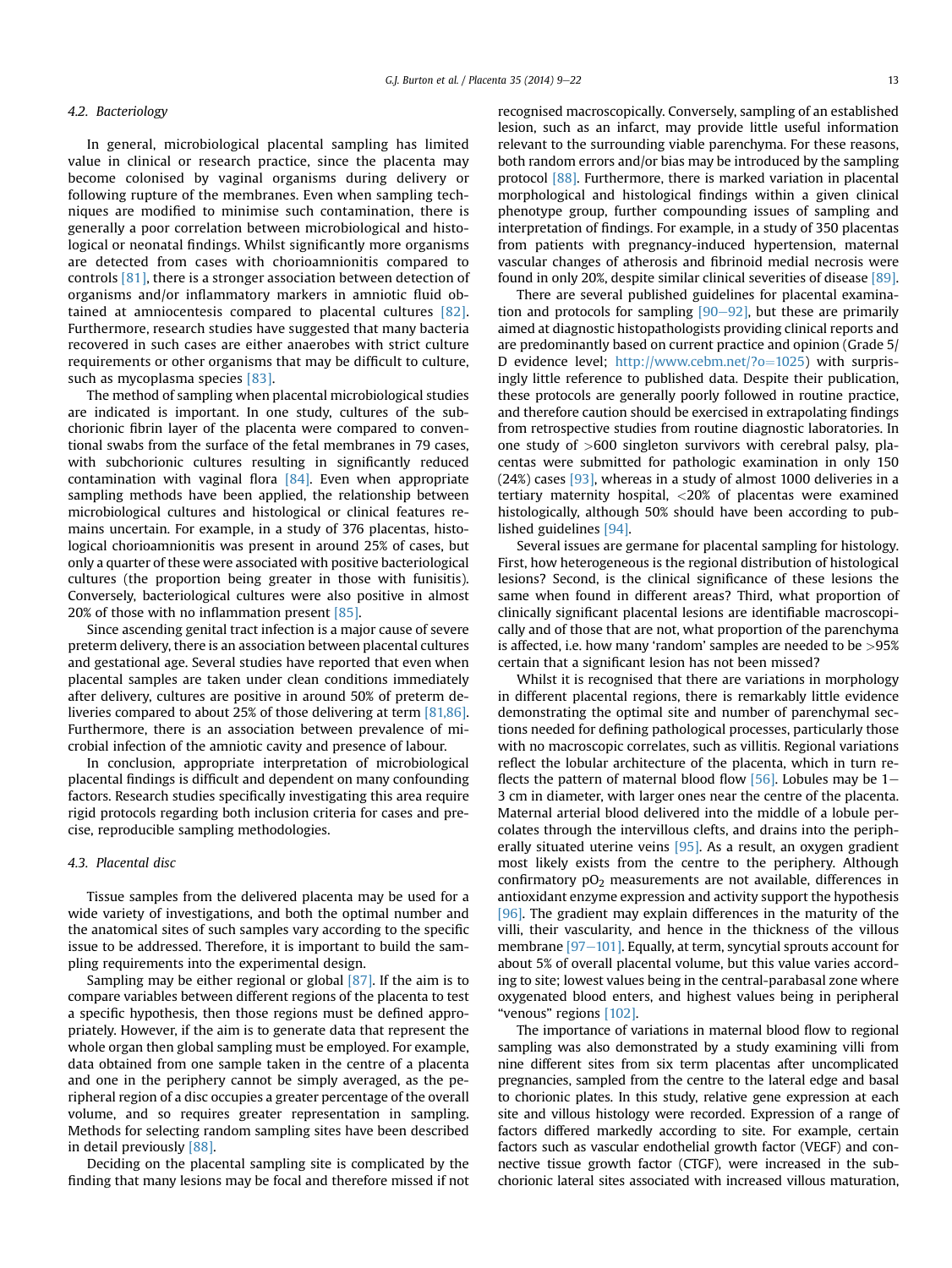syncytial knots and more frequent fibrin deposits, which correlated with up-regulation of hypoxia-related transcripts [\[71\]](#page-12-0). Similarly, vascular ACE activity in multiple sites from 12 term placentas increases from the cord insertion site to the periphery [\[103\].](#page-12-0) Regional differential gene expression patterns have also been reported in placentas from IUGR pregnancies; in one study of 22 cases, mRNA expression of IGFBP-1, CRH and leptin was increased in the intermediate placental region [\[104\]](#page-12-0).

Finally, interpretation of histological or gene expression changes should be carried out with great caution following preceding intrauterine fetal death, since many secondary changes occur following cessation of the fetoplacental circulation, and are poorly related to the time interval [\[105\]](#page-12-0).

We recommend that at least 4 samples are required per placenta to generate 'representative' data.

#### 4.4. Membranes

Optimal membrane sampling protocols depend on the purpose of sampling, in particular, whether the aim is to maximise detection of ascending inflammation or to examine elements of the maternal/ decidual vasculature. A commonly suggested protocol, based on pathologists' consensus opinion, is to examine a membrane roll from rupture site to placental edge. [\(http://www.rcpath.org/](http://www.rcpath.org/Resources/RCPath/Migrated%20Resources/Documents/G/g108_tpplacenta_sept11.pdf) [Resources/RCPath/Migrated%20Resources/Documents/G/g108\\_](http://www.rcpath.org/Resources/RCPath/Migrated%20Resources/Documents/G/g108_tpplacenta_sept11.pdf) [tpplacenta\\_sept11.pdf\)](http://www.rcpath.org/Resources/RCPath/Migrated%20Resources/Documents/G/g108_tpplacenta_sept11.pdf). An easy way of performing this in a standardised fashion has been described [\[106\]](#page-12-0). Since ascending infection almost always begins in the region of the cervical os, a more optimal protocol for detection of chorioamnionitis is to maximise rupture site sampling [\[107\].](#page-12-0)

By contrast, several studies have investigated the examination of membrane sections for changes associated with maternal vasculopathy. One study compared standard membrane roll sampling with a protocol which also included a block of multiple flat membrane leaves stacked and serially sectioned. In 120 cases of preeclampsia (80 with standard and 40 with modified protocol), atherosis was detected in 25% more cases using the second protocol. Evaluation of traditional placental blocks was associated with atherosis detection rates of <5% for central placental blocks, 15% for placental edge blocks, 25% for membrane rolls and 50% for multiple membrane stacks [\[108\].](#page-12-0) Similarly, in a study of 350 pregnancyinduced hypertension placentas, atherosis was detected in 20%, mainly in membrane rolls rather than placental maternal surface sections [\[89\]](#page-12-0). Finally, another study examined the utility of taking membrane rolls from all four quadrants and reported that whilst only 4/53 cases had atherosis, the detection rate increased with the number of quadrant sections examined; a single membrane roll identified only half of atherosis compared to all four quadrants [\[109\]](#page-12-0). The fact that these elements of the chorionic laeve have very different function from those in the placental bed has not been evaluated and the relative clinical significance of such changes remains uncertain.

## 4.5. Umbilical cord

The umbilical cord is an important source of relatively pure fetal cells that can be used for DNA typing, freer from maternal contamination than the placental disc. In addition, cord blood is a source of biobankable fetal stem cells.

Many placenta-related research studies aim at matching umbilical cord blood samples to the collected placental tissue. Cordocentesis is rarely justified for research purposes alone, and therefore cord blood is usually sampled after delivery. If the objective is to measure blood gases that reflect the state of the fetus pre-labour rather than that at delivery, or if oxidative stress may affect the substances measured in the fetal circulation, then elective caesareans would be preferable. Also, whether one can start sampling the blood before the arterial pulsations have stopped depends on the clinical situation and prematurity of the offspring. The time to blood sampling follows the general principle of "the faster, the better", but limited studies have tested the time effect on various processes. Separate samples of umbilical arterial and venous blood are usually preferable, as they can identify a fetal or placental source of a biomarker, and discriminate a fetal from a placental condition (such as in fetal cord blood sampling for evaluating neonatal acid-base balance).

### 4.6. Placental bed sampling

Examination of the placental bed can yield information on the extent of trophoblast invasion, the number and distribution of maternal immune cells, and the extent of remodelling of the spiral arteries. Placenta bed tissue has traditionally been obtained by punch or knife biopsies, either during caesarean delivery, or transvaginally after ultrasound localisation of the placenta prior to termination or delivery [\[110\].](#page-12-0) As defined by Brosens and Khong [\[111\]](#page-12-0), "criteria to confirm placental bed origin of the biopsy include the presence of interstitial, endovascular or intramural trophoblast and/or an artery with physiological changes or an artery larger than  $120 \mu$ m. However, the absence of both criteria does not necessarily exclude placental bed origin". Placental bed biopsies that contain myometrial tissue are preferable when studying spiral artery remodelling, as the myometrial parts of the arteries are often inadequately remodelled in pre-eclampsia and IUGR.

However, if one wishes to study the decidual basalis alone the vacuum suction technique provides a superior sampling method [\[112,113\].](#page-12-0) The collection is performed at caesarean section before the onset of labour, and the uterine wall is subjected to vacuum suction after gentle delivery of the placenta. Advantages compared to traditional biopsies from the placental bed and maternal surface of placenta include; 1) a larger tissue yield, which makes it possible to undertake both morphological and molecular studies; 2) decidual tissue is collected from the whole placental bed in an unbiased way; 3) it is easy and rapid and does not lead to shortterm or long-term complications when performed by experienced members of staff [\[114\]](#page-12-0). One drawback is that the tissue lacks orientation, in contrast to placental bed biopsies.

#### 4.7. Uterine venous blood sampling

Uterine vein blood samples give insight into the specific contribution of placental secretions into the peripheral maternal blood. Blood can be taken at caesarean section from a superficial vein in the lower lateral angle of the uterine segment before uterine incision. If the placenta is lateralized (as predicted by ultrasonography), the placental side is chosen. The vein is cannulated by a 21 gauge needle, and 20–30 ml can be drawn into standard blood collection vials. Since differences between uterine and peripheral vein blood samples are usually studied, an equivalent blood sample is drawn from a peripheral vein within 10 min before the uterine vein sample, and processed in an identical and prompt manner. Haemostasis of the puncture sites needs to be assured before completion of the surgical procedure.

### 5. Sampling maternal DNA; blood and saliva

Obtaining a sample of maternal DNA is important for performing familial genetic studies relating to placental development. Nowadays, DNA can be isolated from any biological material, and the recovery and amplification of nucleic acids from different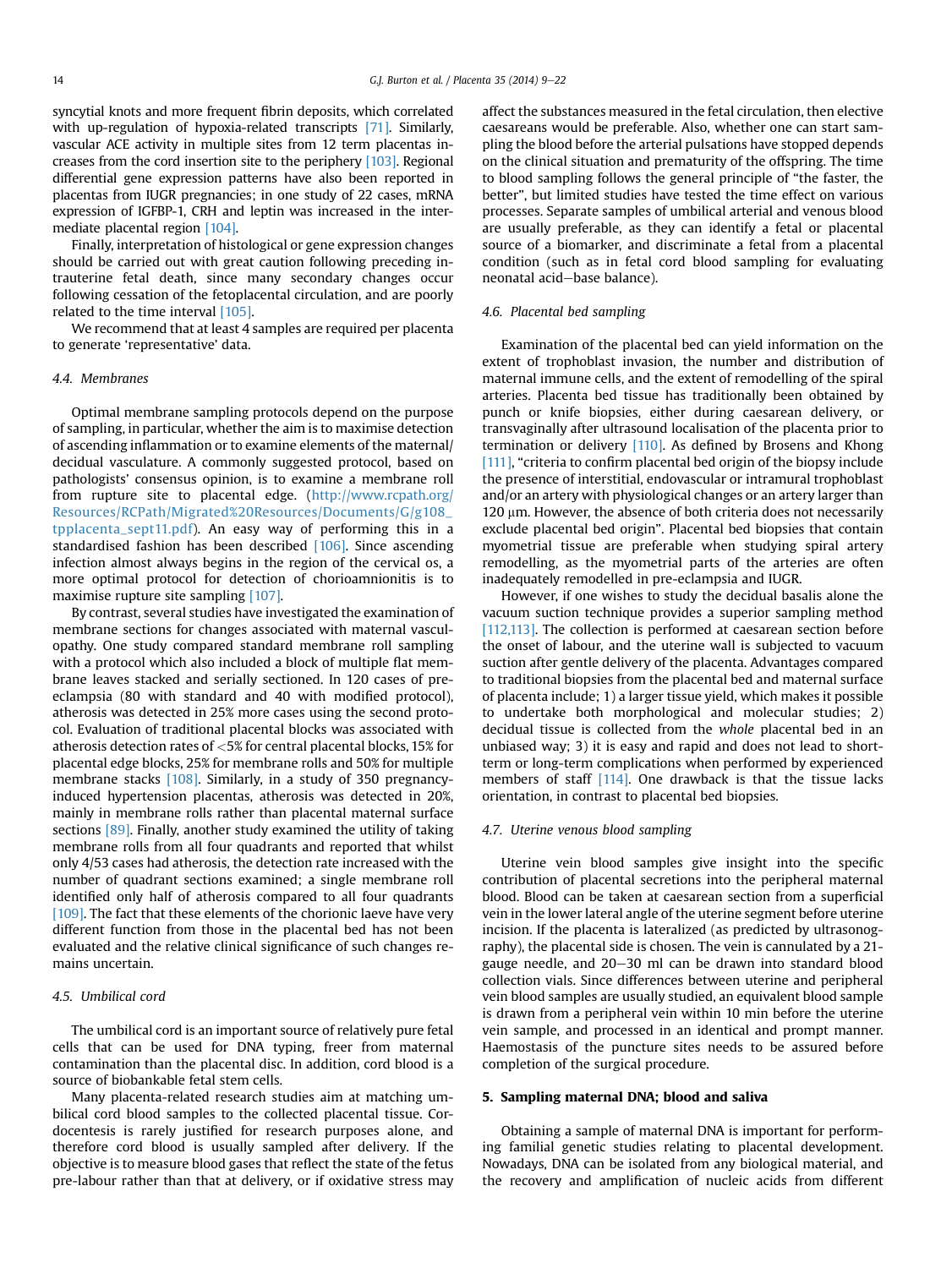<span id="page-6-0"></span>Table 1

|  |  |  |  |  | Suitability of placental samples for biobanking depending on the mode of delivery, timing of collection and assay to be performed. |
|--|--|--|--|--|------------------------------------------------------------------------------------------------------------------------------------|
|--|--|--|--|--|------------------------------------------------------------------------------------------------------------------------------------|

| Samples for    |                                     | Non-laboured     |           |            | Laboured  |           |           |
|----------------|-------------------------------------|------------------|-----------|------------|-----------|-----------|-----------|
|                |                                     | $10 \text{ min}$ | $<$ 1 h   | $<$ 12 $h$ | $<$ 1 h   | $<$ 12 h  | $<$ 48 h  |
| Placenta       | Histopathology                      |                  |           |            |           |           |           |
|                | Immunohistochemistry                |                  |           |            |           |           |           |
|                | Electron microscopy                 |                  |           |            |           |           |           |
|                | Stereology                          |                  |           |            |           |           |           |
|                | <b>DNA</b>                          |                  |           |            |           |           |           |
|                | DNA/histone methylation             |                  | <b>ND</b> | <b>ND</b>  | <b>ND</b> | <b>ND</b> | <b>ND</b> |
|                | <b>RNA</b>                          |                  |           |            |           |           |           |
|                | Phosphoproteins/signal transduction |                  |           |            |           |           |           |
|                | Protein                             |                  |           |            |           |           |           |
|                | Metabolomics                        |                  |           |            |           |           |           |
|                | Mitochondrial respirometry          |                  |           |            |           |           |           |
| Membranes      | Histopathology                      |                  |           |            |           |           |           |
|                | Immunohistochemistry                |                  |           |            |           |           |           |
| Umbilical cord | Histopathology                      |                  |           |            |           |           |           |
|                | Fetal DNA                           |                  |           |            |           |           |           |
|                | Cord bloods                         |                  |           |            |           |           |           |

ND: no data available.

sources, including archived dried blood spots, frozen serum or plasma, long-term stored whole blood is a growing field in retrospective genetic studies [\[115,116\].](#page-12-0)

In the past, genomic DNA has typically been obtained from anticoagulated blood samples (heparin is not recommended because it can inhibit Polymerase Chain Reaction (PCR) or Restriction Fragment Length Polymorphism (RFLP) analysis). Whole blood samples may be stored for a maximum of three days at  $4 \degree C$ , or several years frozen ( $-20$  °C or  $-80$  °C). Blood samples can also be collected using FTA (FAST Technology Analysis) paper, and are extremely stable at room temperature.

Saliva is a good alternative source of human DNA [\[117\],](#page-12-0) and is made attractive by the availability of inexpensive commercially available kits [\[118\].](#page-12-0) There is no detectable influence of storage time at 37 °C on the amount of DNA extracted, and even samples kept for 30 days at 37 $\degree$ C yield approximately as much DNA as fresh samples [\[119\]](#page-12-0). Thus, saliva samples are well suited to field conditions.

## 6. Specific requirements and practical issues

## 6.1. Obtaining fetal DNA, RNA and protein from placenta tissue and cord blood

The placenta contains high levels of RNases. Therefore, speed is of the essence in preserving the transcriptome, and specimens for RNA should be prioritised. Molecular analyses are strengthened by the comparison of RNA and protein data, and so it is important that the respective samples are taken from adjacent areas. Thus, it is often better to take an initially larger sample (we recommend approximately the size of a grape,  $1-2$  cm diameter) and then subdivide this into smaller samples for DNA/RNA (5 mg each) and protein (50 mg). It also valuable to fix part of the sample for histological analysis, so that the cellular composition of the tissue can be quantified if needed.

Most protocols recommend rinsing of the sample in buffer at  $4^{\circ}$ C before further processing. Rinsing has many benefits, in that it removes most of the maternal blood that is otherwise is a major confounder when equalising protein loading during gel electrophoresis. In addition, it removes the majority of, but not all, maternal leucocytes, which may be considered contaminants in RNA or protein analyses of placental tissue. Nonetheless, a significant number of nucleated maternal cells will remain, either entrapped within fibrin plagues or having migrated into the villous core at sites of syncytiotrophoblast damage [\[56\].](#page-11-0) However, rinsing has potentially adverse physical effects, for even gentle agitation can cause the detachment of villous sprouts and trophoblastic debris. Villous sprouts are transcriptionally active, and contain high levels of transcripts encoding sFLT [\[120\].](#page-12-0) Consequently, the level of mRNA encoding sFLT is lower in rinsed compared to fresh placental samples from pre-eclamptic patients [\[121\].](#page-13-0)

Once rinsed and dabbed dry, the samples for protein analysis should be snap frozen in liquid nitrogen as quickly as possible (see Table 1). For protein analysis, multiple samples from the same site (50 mg each) should be spaced around the wall of a cryo-vial rather than as a single clump in the bottom. This allows individual samples to be retrieved without the remainder undergoing freezethawing-refreezing. It is best if the 4 samples are kept in separate cryo-vials so that analysis of placental variability can be performed if required. Otherwise, when performing molecular analyses it is most cost-effective to pool samples from each of the 4 sites and generate a global estimate for the analyte concerned.

For DNA, RNA or micro-RNA analysis, samples (5 mg) can be frozen as for protein, but better results are obtained if placed in 1 ml RNAlater. If RNAlater is used, then the samples must be rinsed beforehand as large quantities of maternal blood can inactivate the reagent. Samples should then be stored at  $4^{\circ}$ C for 48 h to allow the RNAlater to penetrate the tissues, followed by freezing at  $-80$  °C.

### 6.2. Histopathology and immunohistochemistry

For histopathological assessment, at least four areas of the placenta that include both fetal and maternal surfaces should be obtained. These are usually  $3-5$  mm in depth and around 2 cm in width to allow routine processing in 'tissue-tek' type cassettes. Samples are routinely fixed for  $24-48$  h in neutral buffered formalin before processing and embedding into paraffin wax blocks, from which formalin-fixed paraffin embedded (FFPE) histological sections can be obtained. Longer fixation times may adversely affect future uses of the tissue, such as for protein extraction and immunostaining. Once in FFPE blocks, samples may be stored indefinitely at room temperature.

An alternative is to use methacarn  $(60\% (v/v))$  absolute methanol, 30% chloroform and 10% glacial acetic acid) as a fixative [\[122\].](#page-13-0) Methacarn is a protein-precipitating and non-crosslinking fixative that preserves tissue morphology yet enables high quality DNA, RNA and protein to be extracted from paraffin-embedded material. Consequently, it allows immunohistochemistry, microarray, RT-PCR or Western blotting to be performed on small samples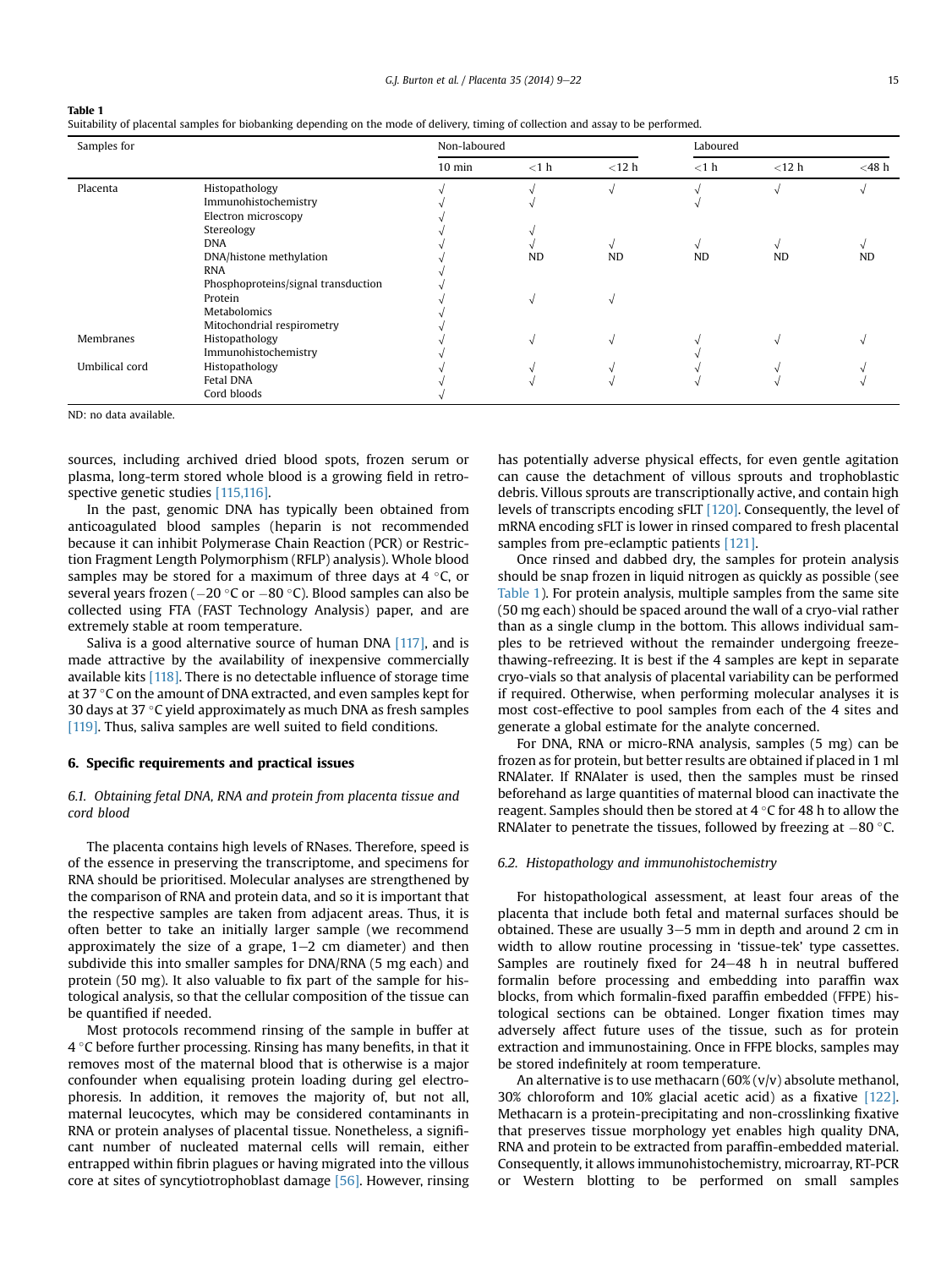microdissected from larger blocks of fixed tissue [\[122\].](#page-13-0) The solution has been applied successfully for immunohistochemistry of the mouse uterus and placenta at mid-gestation [\[123\].](#page-13-0)

## 6.3. Frozen sections

Frozen sections preserve the greatest antigenicity, although preservation of tissue architecture is suboptimal compared to FFPE sections. Small samples (pea-sized; <1 cm diameter) should be washed in cold PBS, dabbed dry and then placed in OCT or similar cryo-medium. Aluminium foil cups formed by folding around the blunt end of a pencil can be used. These can be snap-frozen in liquid nitrogen and stored at  $-80$  °C.

### 7. Electron microscopy

The size of the sample should be kept small; for transmission microscopy it should be  $1-2$  mm<sup>3</sup>, and for scanning microscopy it can be up to  $2-3$  times that size. For scanning microscopy, the samples should be washed briefly in physiological buffer to remove serum proteins that may congeal and hide surface details [\[63\]](#page-12-0). For routine microscopy the fixative should be 2% glutaraldehyde and 2% formaldehyde in neutral buffer, with at least  $10\times$  the volume of solution to tissue to ensure an adequate supply of aldehydes for cross-linking. Leave the specimens immersed in 4  $\degree$ C for between 4 and 12 h depending on their size. Samples for TEM should be changed to buffer and stored at 4  $\degree$ C, before post-fixation in 1% osmium tetroxide and embedding in an epoxy or methacrylate resin. Samples for SEM can be stored in fixative at  $4^{\circ}$ C. before critical-point drying.

Samples for immunogold labelling should be fixed in either 2% or 6% formaldehyde alone to preserve antigenicity. They should be diced to  $\langle 1 \text{ mm}^3$  and fixed at 4 °C for no more than 2 h. The stronger fix will give better resolution of structure but the weaker one may preserve sensitive epitopes better. We routinely embed in Lowicryl HM20 at low temperature using the freeze-substitution technique [\[124\]](#page-13-0).

## 7.1. Metabolomics

No special treatment is needed for the samples, except for washing in PBS to remove maternal blood. They should then be frozen in liquid nitrogen and stored at  $-80$  °C. A tissue sample of  $\sim$  5 g was taken by Serkova et al. [\[59\]](#page-11-0) for high resolution magnetic resonance spectroscopy (<sup>1</sup>H and <sup>31</sup>P MRS), whereas smaller sizes were used for gas chromatography-time of flight-mass spectrometry (GC-TOF-MS) [\[125\]](#page-13-0). Multiple small samples can be frozen in a single cryo-vial, as for protein analysis above.

## 7.2. Mitochondrial respirometry

Measuring oxygen consumption in the presence of different substrates provides the ultimate physiologically-relevant assess-ment of mitochondrial function [\[126\]](#page-13-0). Mitochondria are, however, vulnerable to ex vivo ischaemia and to artefactual disturbances during isolation. A technique for cryopreserving placental villi has recently been developed that enables samples taken immediately after delivery to be analysed later [\[127\]](#page-13-0). Villous samples of  $\sim$  10 mg should be washed in PBS and then immersed in  $\sim$  200 µl of cryopreservation medium (0.21 M mannitol, 0.07 M sucrose, 30% DMSO, pH 7.0). After 30 s the tube should be frozen in liquid nitrogen. Upon thawing, the cell membranes are permeabilised with saponin, allowing mitochondrial function to be assessed in situ. We have found that freezing samples at the point of delivery using this technique preserves mitochondrial coupling better than transporting the placenta to the laboratory on wet ice [\[127\].](#page-13-0)

## 7.3. Stereology

Stereology enables data on three-dimensional objects to be generated from two-dimensional sections. It is essential that if total values representative of the organ are to be estimated the overall volume of the placenta, the reference space, is known [\[128\].](#page-13-0) Placental volume may be measured in a variety of ways, but in the context of sampling the placenta for multiple purposes the easiest method is to weigh the trimmed placenta and calculate the volume using a specific gravity of 1.05 [\[129\]](#page-13-0).

When excising the blocks there should be as little compression of the tissues as possible to avoid squeezing blood from the intervillous space and influencing the volumetric composition of the samples artefactually. Use of disposable brain dissection knives, which are designed for soft, friable tissues, is recommended.

Attention needs to be paid to the embedding medium to provide the resolution required. Paraffin embedded material enables a large block face to be cut, providing a large area of the placenta to be sampled. It is also relatively cheap, easy and the sections can be stained immunohistochemically to highlight cell types of interest. However, they are subject to a high degree of shrinkage that must be accounted for, and the resolution may be limited depending on section thickness. Alternatively, resin embedded material can be sectioned at 1  $\mu$ m, providing high resolution, and is associated with minimal shrinkage [\[87\]](#page-12-0). The disadvantages are that the block face is very small, and processing and cutting the samples are more difficult and costly. A combination of the two methods has been proposed, with paraffin sections being used to estimate the main structural parameters, and resin sections for the detailed analysis of intermediate and terminal villi  $[130]$ . In practical terms, the same resin blocks may be used as for electron microscopy.

In addition, the orientation of the sections needs to be decided. In essence, one can take 'vertical' sections in a known plane, or randomly orientated sections (isotropic uniform random, IUR). Both are valid approaches, but the probes applied to these sections are different [\[131\]](#page-13-0). For the placenta, the chorionic plate provides an easily identified horizontal plane, and vertical sections can be cut perpendicular to the plate. Again, in practical terms it is likely that any blocks taken from chorionic to basal plate for histopathological diagnosis will meet the requirement for vertical sections. To generate IUR sections, the orientator technique can be used [\[131,132\]](#page-13-0) prior to embedding in wax.

Several reviews of placental stereology have been published, and should be consulted for details of what parameters can be estimated [\[2,87,88,133\]](#page-10-0).

## 7.4. Isolation of placental cell types

Protocols have been developed for the isolation by proteolytic digestion of placental cytotrophoblasts, fibroblasts, endothelial cells and macrophages from first trimester and term placentas with a high degree of purity  $[134-137]$  $[134-137]$  $[134-137]$ . Extravillous trophoblast cells, decidual stromal cells and maternal uterine natural killer cells can also be isolated from first trimester termination material [\[138\]](#page-13-0). The isolated cells are usually used fresh, but can be frozen in 10% DMSO at  $-80$  °C and stored under liquid nitrogen.

### 7.5. Syncytiotrophoblast derived sprouts and microvesicles

To prepare syncytial sprouts and vesicles, placentas from nonlabouring caesarean sections should be used where possible. The effects of oxidative stress following placental delivery can be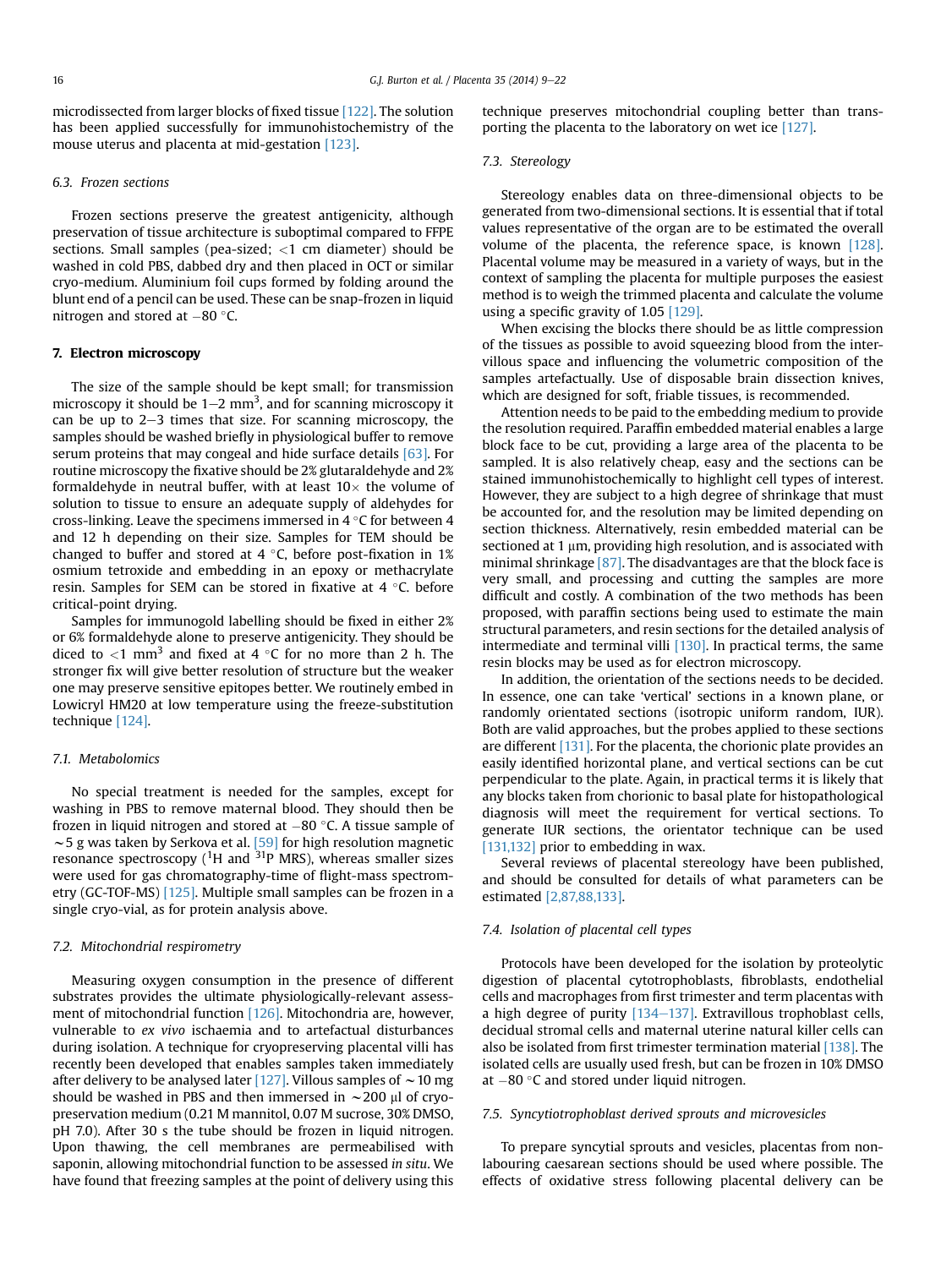reduced by the addition of antioxidants into transportation buffers [\[139\]](#page-13-0). Placentas should be processed quickly to allow blood to be washed away, thus avoiding excessive contamination of the preparations with non-placental vesicles. Finally, care should be taken to avoid using buffers containing high levels of particles that will be indistinguishable from microvesicles and exosomes, and will lead to overestimated concentration values and interference during size measurements. All media should be prepared by filtration through a 0.1  $\mu$ m filter, and serum for media supplementation should be ultracentrifuged. Also equipment such as culture plastic, tubes and tubing should be free of particulate material.

## 7.5.1. Methods to prepare syncytiotrophoblast sprouts

Syncytiotrophoblast sprouts have been harvested in vitro from cultured placental explants [\[120,140\]](#page-12-0). Chorionic tissue is washed in ice-cold isotonic buffer before being dissected into explants ranging in size from  $\sim$  10 to 40 mg and cultured for varying periods of time. Cultures should be limited to a maximum of 7 h as by 24 h in culture the syncytiotrophoblast layer has begun to degenerate [\[141\].](#page-13-0) Syncytiotrophoblast sprouts can also be collected by placental lobe perfusion, covered in more detail in dual-perfusion below. Syncytial sprouts will be washed from villi into the maternal perfusate. For both explant supernatants and maternal perfusates, syncytial sprouts can be isolated by pelleting using low speed ( $\sim$ 800 $\times$  g) centrifugation [\[47,120,140,142](#page-11-0)–[144\].](#page-11-0)

#### 7.5.2. Methods to prepare syncytiotrophoblast vesicles

There are four main methods for preparing extracellular vesicles from the placenta:

Mechanical separation. Minced chorionic villi are stirred in physiological buffer and the vesicles released are harvested [\[145\].](#page-13-0) While this method gives high yields of syncytiotrophoblast vesicles, the need to cut through the tissues may also lead to vesicles from placental endothelial and stromal cells contaminating the preparations.

Explant cultures. Explants, prepared as above, release placental vesicles into the culture medium [\[142,146\].](#page-13-0) While this preparation appears to be more biologically relevant than the mechanical method, demise of the syncytiotrophoblast and the presence of non-trophoblast cell types in the explants, which may shed contaminating vesicles into the culture medium, may compromise the preparation's quality.

Placental perfusion. Placental vesicles may also be produced by dual-perfusion described in detail below, and isolated from the maternal perfusate  $[47,142-144,146]$  $[47,142-144,146]$ . This method gives high yields of syncytiotrophoblast vesicles, but the unavoidable presence of maternal blood will lead to contamination by predominantly red blood cell vesicles. Purity is also compromised by leakage of perfusate from the fetal to the maternal side. The integrity of the perfused lobe can be monitored by collecting the fetal effluent, with 80% or higher being deemed acceptable  $[47,142-144]$  $[47,142-144]$ .

Primary trophoblast culture. Exosomes and microvesicles are released by cultured cytotrophoblast and syncytiotrophoblast [\[146,147\].](#page-13-0) Highly pure mononuclear cytotrophoblasts can be isolated from placental tissue using trypsin/DNAse digestion followed by Percoll gradient separation as described earlier [\[144\]](#page-13-0). In culture, these cells undergo rapid fusion to form multinucleated syncytial masses. Therefore highly pure trophoblast derived vesicles can be retrieved, with low levels of contamination from non-trophoblast cells.

For all described methods, once released into the surrounding media, syncytiotrophoblast microvesicles and exosomes can be isolated using sequential centrifugation. A low speed  $(800 1500 \times g$ ) centrifugation is carried out initially to remove cells and large debris. The supernatant can then be ultracentrifuged to pellet both microvesicles and exosomes [\[144,148\].](#page-13-0) If exosomes alone are required, then sequential centrifugations of 800–1500 $\times$  g then  $3000 \times g - 10,000 \times g$  should be carried out to remove large debris, cells and microvesicles prior to ultracentrifugation (100,000 $\times$  g) to pellet the remaining exosomes [\[146\]](#page-13-0). Exosomes should be further purified in dextrose or Opti-Prep continuous gradient ultracentrifugation, and individual fractions that are enriched for trophoblast-derived exosomes identified using western blotting and a nanoparticle tracking instrument.

It is important to note that vesicles prepared by the different methods outlined above are not identical. They have been shown to have different functional properties [\[142\].](#page-13-0) The researcher should choose a preparation technique that yields vesicles appropriate for the intended downstream experimentation.

#### 7.6. Dual-Perfusion of the placenta

Although in vitro dual-perfusion of the placenta is not a technique directly related to biobanking, this procedure enables the study of aspects of placental function, including nutrient and drug transport and metabolism [\[149\]](#page-13-0), transfer of nanoparticles [\[150\],](#page-13-0) antibodies and viruses [\[151\],](#page-13-0) synthesis and release of steroid and peptide hormones [\[152\],](#page-13-0) angiogenic factors, growth factors and cytokines, release of trophoblast microvesicles [\[153\]](#page-13-0), and vascular reactivity [\[154\]](#page-13-0). As the majority of these functions depend on the state of placental metabolism and energy, the conditions necessary for collection and handling of the placenta prior to perfusion are critical and similar to those described previously for collection of placental tissues. In addition, the effects of the perfusion process itself on placental structure and metabolism need to be considered.

Many studies show no differences in functional parameters between placentas delivered vaginally or by caesarean section [\[155\]](#page-13-0). This may not be surprising if the caesarean delivered tissue had not been promptly cannulated and had suffered loss of energy charge to the same extent as that from a vaginal delivery. Only utilising placental tissues that are collected quickly following caesarean section in the absence of labour and immediately starting perfusion may address the issue of loss of energy charge. Care should be exercised in removal of the placenta at delivery to avoid tearing of tissue that would lead to leaks during perfusion. The location of the perfusion laboratory immediately adjacent to the delivery facility, and immediate transport from the delivery room, is therefore critically important.

Optimal conditions would be elective caesarean delivery and cannulation of the fetal side of the placenta (most easy to achieve) within 10 min of delivery followed subsequently by cannulation and perfusion of the intervillous space in the next 10 min. The energy charge will drop rapidly after delivery, but can be arrested by cannulation and oxygenation, and, although it will not reach the in vivo level, it will stabilise  $[156]$ , with oxygen and glucose consumption, lactate production and maternal-to-fetal amino acid concentration gradients similar to those in the in vivo state.

The adequacy and integrity of perfusion should be monitored during and after the experiment using simple measures, such as constancy of perfusion pressure or of oxygen consumption, minimal loss of perfusate through leakage or transfer between the circuits, or by detailed electron microscopic examination. The success rate claimed varies for  $30-75$ %, being dependent on the rigour of criteria used and outcomes studied. The obvious failures are due to pressure mismatches, leaks or tears in tissue.

As the placenta has a high metabolic rate, it should be perfused with glucose and amino acids (usually a tissue culture medium) rather than a balanced salt solution. This requirement assumes even greater importance if long-term perfusions are the objective [\[151\].](#page-13-0) Inclusion of oncotic agents [\[151\]](#page-13-0) or blood [\[157\]](#page-13-0) into the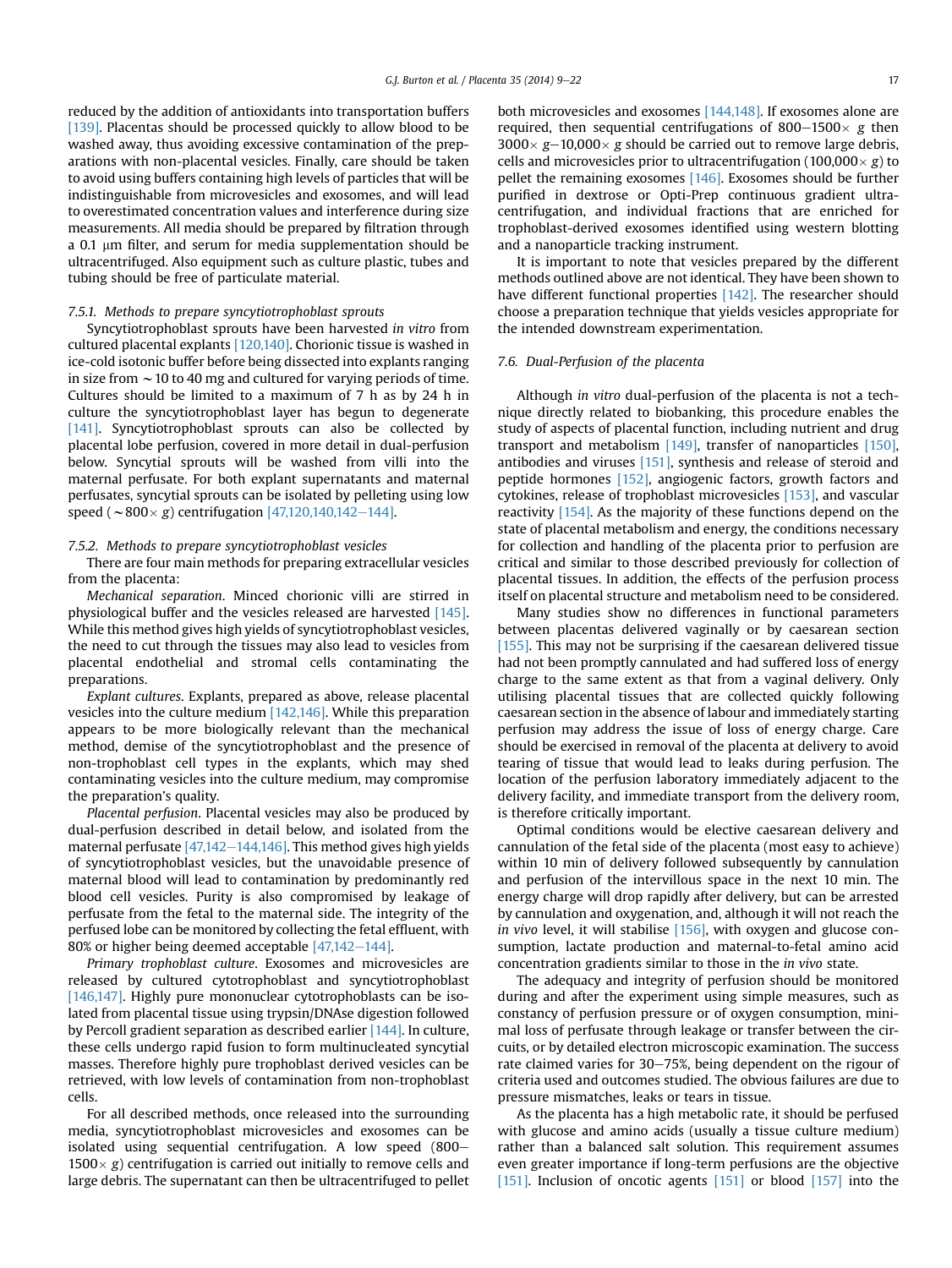perfusion medium has been shown to prevent swelling of mitochondria and endoplasmic reticulum, oedema and vacuolation in trophoblast during the perfusion [\[158\]](#page-13-0). Antibiotics prevent bacterial growth [\[151\]](#page-13-0) in the media over a prolonged period of perfusion at 37 $\degree$ C, but gentamycin should be avoided as it induces endoplasmic reticulum stress. Perhaps the most vital item to address when perfusing the placenta is tissue oxygenation, the placenta being an oxygen conformer with oxygen uptake directly related to oxygen supply [\[159\].](#page-13-0)

In vitro perfusion poses two challenges for placental tissue. First, the placenta is usually perfused with an aqueous media containing no oxygen carrier equivalent to haemoglobin in vivo, and perfusate oxygen tensions are often kept low  $(8-9\%)$  as this mimics the  $pO<sub>2</sub>$  in mixed intervillous blood. However, this exposes the tissue to both anaemic hypoxia and hypoxaemic hypoxia. These can be alleviated by either perfusing with aqueous media equilibrated with 95%  $O_2$  using a membrane oxygenator, which increases placental metabolism as evidenced by increased glucose con-sumption and lactate production [\[151\],](#page-13-0) but potentially exposes the tissue to hyperoxia and oxygen toxicity [\[151\]](#page-13-0). Second, a perfusate containing natural (cord blood or expired blood bank) or synthetic haemoglobin as an oxygen carrier may be used. More recently, perfusion with low oxygen tensions  $15\%$  O<sub>2</sub>,  $(5-7\%$  [O<sub>2</sub>]) but with many cannulae ( $n = 22$ ) in the intervillous space of a single lobule [\[160\]](#page-13-0) reportedly overcomes issues of inadequate oxygenation.

## 8. Ethical issues surrounding collection of placental samples

Any research involving human subjects submitted to a scientific journal needs to follow the principles of the Helsinki Declaration (issued by the The World Medical Association: [http://www.wma.](http://www.wma.net/en/20activities/10ethics/10helsinki/index.html) [net/en/20activities/10ethics/10helsinki/index.html\)](http://www.wma.net/en/20activities/10ethics/10helsinki/index.html), according to the International Committee of Medical Journal Editors (ICMJE, also named "The Vancouver Group": [http://www.icmje.org/\)](http://www.icmje.org/).

ICMJE recommends that, when reporting experiments on human subjects, authors should indicate whether the procedures were in accordance with the ethical standards of the responsible committee on human experimentation (institutional and national) and with the Helsinki declaration. Fundamental requirements in the Helsinki declaration include that participation must be voluntary and based on adequate information, and that the privacy of research subjects and confidentiality of their personal information are respected. The Helsinki declaration recommends that "if the consent cannot be expressed in writing, the non-written consent must be formally documented and witnessed". The Helsinki declaration also states that "For medical research using identifiable human material or data, physicians must normally seek consent for the collection, analysis, storage and/or reuse. There may be situations where consent would be impossible or impractical to obtain for such research or would pose a threat to the validity of the research. In such situations the research may be done only after consideration and approval of a research ethics committee".

Although the placenta may be regarded by some as clinical waste, for others it can be the object of deeply held cultural beliefs [\[161\]](#page-13-0). Researchers must therefore be cogniscent of, and sympathetic towards, local values and traditions. The requirements for informed patient consent to sample or access such biological samples for research purposes (even when anonymous) may vary between countries and institutions, and also depend on the study type. Therefore, when setting up prospective research biobanks that include placental-related specimens linked to clinical datasets, we recommend that the local standard procedure of patient information and informed consent is followed.

Little research has been performed on factors influencing patient consent in placental research, but a recent interview-based study looking at recruitment for ex vivo perfusion experiments found that the timing when consent was obtained, and the medical personnel involved were important [\[162\]](#page-13-0). Delivery, especially vaginal, is a stressful event and so consent is best gained in advance, and women preferred midwives with whom they were familiar to scientists. More importantly, women who understood the purpose of the research were willing to donate their placentas. This may pose problems for biobanks that aim to support a variety of studies. In addition, as research technologies advance, one hopes that biobanks will be accessible for future studies not anticipated at the time of collection. Hansson et al. argue that both broad consent and consent for future research are valid ethically for biobanks with three caveats; personal information related to the research must be handled securely, donors must have the right to withdraw consent, and every new study must be approved by an ethics-review board [\[163\]](#page-13-0).

When obtaining consent, it must also be stated clearly whether the data or biological samples can be shared with other researchers, and in which form (anonymous or de-identified: linking a code to an identifier only accessible to for example the researcher obtaining the patient consent), and whether potentially identifiable datasets may be used in collaborations (such as genome sequencing etc). Permission should preferably be sought for use of the samples not only in other centres in the same country, but in any centre carrying out relevant research in the world. Exploitative research of all sorts, including, for example collection in developing countries without appropriate ethical considerations, must obviously be avoided [\[164\].](#page-13-0)

Researchers sharing biological and/or clinical datasets should also consider the need for Material Transfer Agreements (MTA) when involved in research collaboration between institutions and countries. Many institutions have a standard MTA, which describes the nature of the collaboration, discusses intellectual property rights, and usually would include references to legal and institutional approval of the research study. An MTA should usually describe what the recipient of the dataset or biological samples will do with the material when the research project period is over.

#### 9. Collection protocol

We outline a suggested protocol for the collection of placental samples below. This is a comprehensive list, arranged in order of priority of timing based on the evidence presented above, summarised in [Table 1.](#page-6-0) We recommend that the actions highlighted in bold form a basic protocol, and that researchers select additional samples depending on the questions being addressed and the resources available for collection and storage. These actions can be built into local Standard Operating Procedures. Time is of the essence, and it is essential to be prepared in advance. It is also important to record the time elapsed between delivery and final freezing or fixation of the various samples taken, so that this may be taken into consideration during subsequent analyses. A scalpel or disposable brain knife is best for taking the larger full-thickness samples, whereas scissors are best for the smaller ones.

- Photograph the placenta from the chorionic and basal aspects against a scale bar
- Sample cord bloods
- Take a membrane roll 2 cm wide from the rupture site to the placental margin
- Trim the membranes and umbilical cord to 1 cm, tying off the cord in the process, and weigh the placenta
- Place the placenta with the basal plate uppermost, and overlay a transparent grid identifying at least 4 sampling sites ([Fig. 1\)](#page-10-0). At each site remove the basal plate by trimming with a pair of scissors. Then cut out a grape-sized  $(1-2 \text{ cm}^3)$ piece of the exposed villous tissue, avoiding areas of frank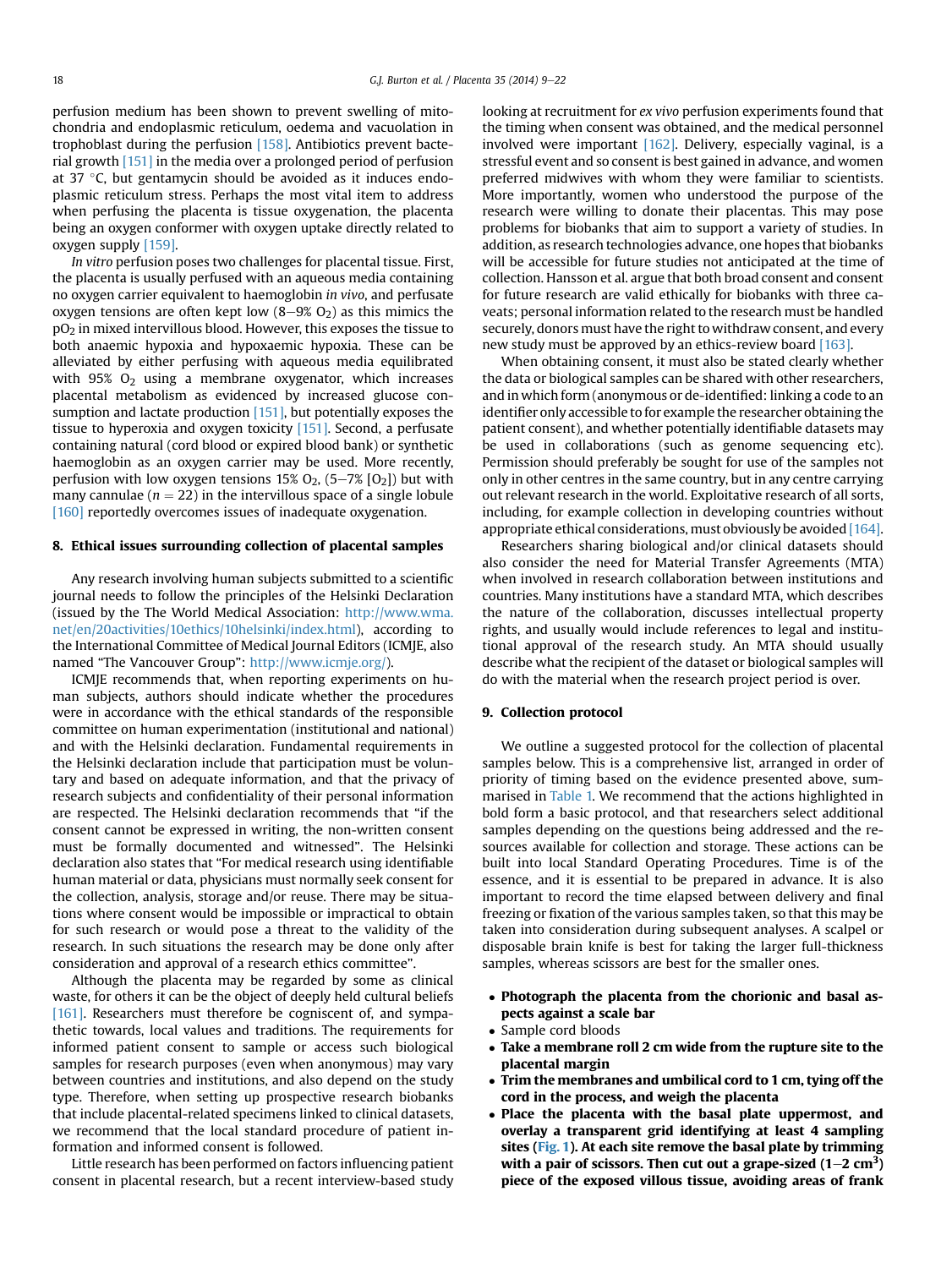<span id="page-10-0"></span>

Fig. 1. Schematic representation of placental sampling (adapted from Fig. 1 in Pasupathy et al. [\[165\]](#page-13-0) with permission).

## pathology. Wash thoroughly but gently in PBS at  $4^{\circ}$ C. Quickly divide into pieces for:

- Metabolomics: 100 mm<sup>3</sup> (100 mg) snap frozen
- Mitochondrial respirometry: 10 mm<sup>3</sup> (10 mg) snap frozen in cryopreservative medium [\[127\]](#page-13-0)
- Electron microscopy: for TEM 1–2 mm<sup>3</sup>, and for SEM up to 5 mm<sup>3</sup>, immersed in 2% glutaraldehyde and 2% formaldehyde at  $4^{\circ}$ C for up to 12 h
- RNA: 5 mm<sup>3</sup> (5 mg) immersed in 1 ml RNAlater for 48 h at 4 °C and then snap frozen
- Protein and DNA: 50 mm<sup>3</sup> (50 mg) pieces snap frozen
- Immunohistochemistry: pea-size (0.5  $\text{cm}^3$ ) sample in 5– 10 ml aliquot of 4% PFA at 4  $\degree$ C for 12 h
- Frozen sections: pea-size (0.5  $\text{cm}^3$ ) sample immersed in OCT and snap-frozen

Several pieces (at least 4) should be taken from each sample site for each assay, allowing for repeat experiments and/or distribution. For frozen samples the pieces may be spaced around the inner wall of a cryo-vial, allowing individual pieces to be removed without crushing or thawing. For RNAlater or fixative, the volume of fluid should be at least  $10\times$  that of the tissue to ensure adequate quantities of reagents.

- Adjacent to each sample site take a full thickness sample  $2 \times 1$  cm irrespective of frank pathology for histopathology or stereology. Immerse in 10% buffered formalin for  $12-24$  h
- Use remaining tissues for exosome/microvesicle preparation, isolation of placental cells
- Sample umbilical cord. Snap freeze a 100 mg sample for DNA, and immerse a 5 mm section transverse block in 10% buffered formalin for  $12-24$  h for histology
- Placental bed/decidua sampling if a caesarean delivery
- $\bullet$  Uterine venous blood sampling (20-30 ml) if a caesarean delivery
- Take maternal blood or saliva for DNA analysis

## Complete the placenta biobank with relevant clinical information, including maternal and fetal information

## 10. Conclusion

Careful attention to sample collection, processing and storage are critical in order to reduce the number of confounding variables that can influence data derived from the human placenta. This review considers the important factors that we have experienced during the course of our research. Nonetheless, we recognise that there will be other considerations, specific to specialised techniques. Standardisation of sample collection can improve the quality of placental research, and facilitate sharing of samples between groups, allowing larger datasets to be generated. Equally, we appreciate that not all samples can be collected under optimal conditions, but an awareness of the potential confounders can assist researchers in the interpretation of their resultant data.

## Acknowledgements

We are grateful those researchers who have freely shared their collection protocols with us for discussion, including Professor Lucilla Poston, Professor Gordon Smith and Dr Martha Tissot van Patot. We also thank Lee Rager for co-ordinating this CoLab working group.

#### References

- [1] [Perry IJ, Beevers DG, Whincup PH, Bareford D. Predictors of ratio of placental](http://refhub.elsevier.com/S0143-4004(13)00798-4/sref1) [weight to fetal weight in multiethnic community. BMJ 1995;310:436](http://refhub.elsevier.com/S0143-4004(13)00798-4/sref1)-[9](http://refhub.elsevier.com/S0143-4004(13)00798-4/sref1).
- [2] [Mayhew TM, Burton GJ. Stereology and its impact on our understanding of](http://refhub.elsevier.com/S0143-4004(13)00798-4/sref2) [human placental functional morphology. Microsc Res Tech 1997;38:195](http://refhub.elsevier.com/S0143-4004(13)00798-4/sref2)-[205](http://refhub.elsevier.com/S0143-4004(13)00798-4/sref2).
- [3] [Bush PG, Mayhew TM, Abramovich DR, Aggett PJ, Burke MD, Page KR.](http://refhub.elsevier.com/S0143-4004(13)00798-4/sref3) [A quantitative study on the effects of maternal smoking on placental](http://refhub.elsevier.com/S0143-4004(13)00798-4/sref3) [morphology and cadmium concentration. Placenta 2000;21:247](http://refhub.elsevier.com/S0143-4004(13)00798-4/sref3)-[56](http://refhub.elsevier.com/S0143-4004(13)00798-4/sref3).
- [4] [Burd L, Roberts D, Olson M, Odendaal H. Ethanol and the placenta: a review.](http://refhub.elsevier.com/S0143-4004(13)00798-4/sref4) [J Matern Fetal Neonatal Med 2007;20:361](http://refhub.elsevier.com/S0143-4004(13)00798-4/sref4)-[75.](http://refhub.elsevier.com/S0143-4004(13)00798-4/sref4)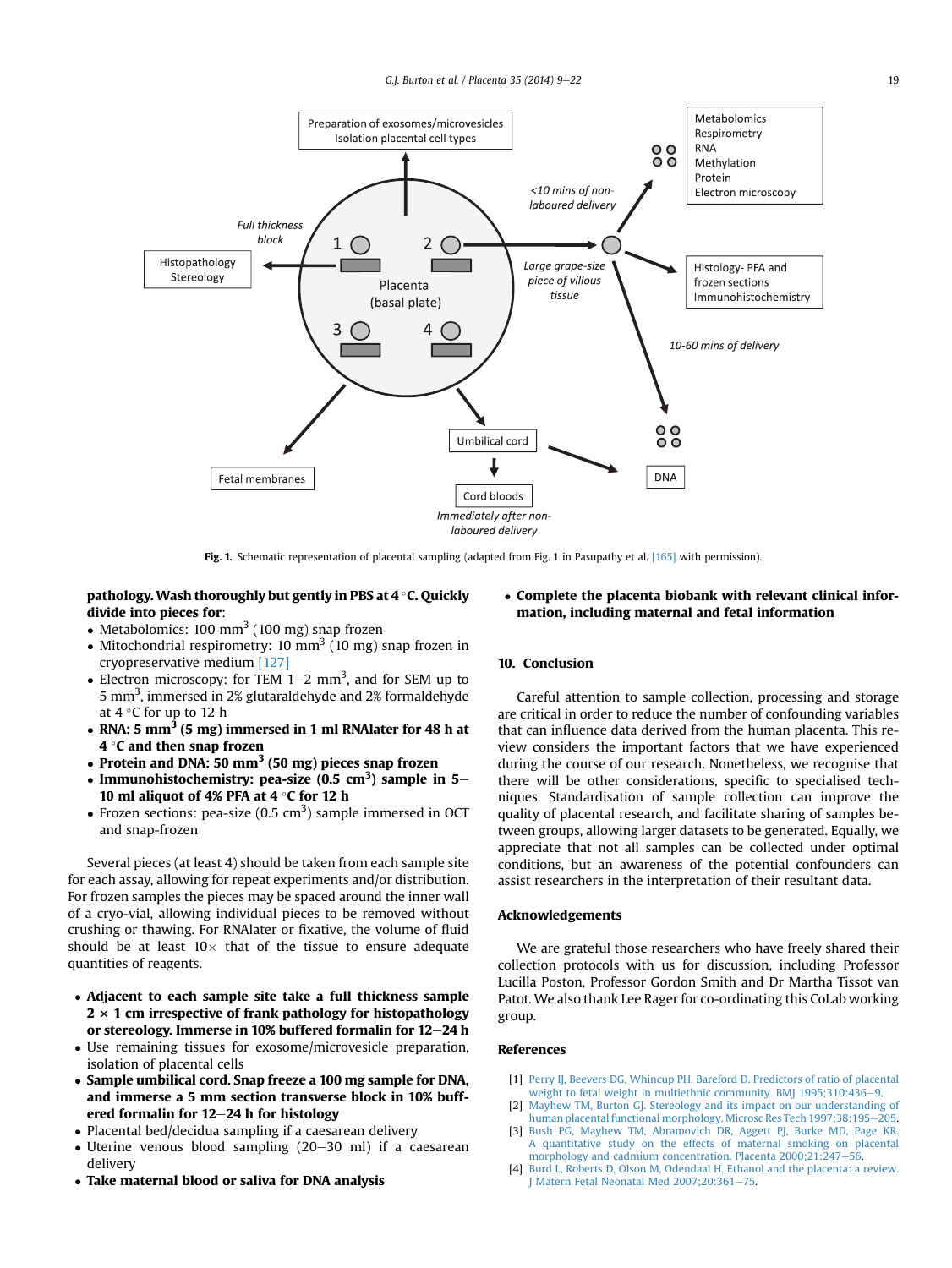- <span id="page-11-0"></span>[5] [Higgins L, Greenwood SL, Wareing M, Sibley CP, Mills TA. Obesity and the](http://refhub.elsevier.com/S0143-4004(13)00798-4/sref5) [placenta: a consideration of nutrient exchange mechanisms in relation to](http://refhub.elsevier.com/S0143-4004(13)00798-4/sref5) [aberrant fetal growth. Placenta 2011;32:1](http://refhub.elsevier.com/S0143-4004(13)00798-4/sref5)–[7](http://refhub.elsevier.com/S0143-4004(13)00798-4/sref5).
- [6] [Aye IL, Powell TL, Jansson T. Review: adiponectin](http://refhub.elsevier.com/S0143-4004(13)00798-4/sref6)  $-$  [the missing link between](http://refhub.elsevier.com/S0143-4004(13)00798-4/sref6) [maternal adiposity, placental transport and fetal growth? Placenta 2013;34S:](http://refhub.elsevier.com/S0143-4004(13)00798-4/sref6)  $S40 - 5$  $S40 - 5$  $S40 - 5$
- [7] [Roberts VH, Smith J, McLea SA, Heizer AB, Richardson JL, Myatt L. Effect of](http://refhub.elsevier.com/S0143-4004(13)00798-4/sref7) [increasing maternal body mass index on oxidative and nitrative stress in the](http://refhub.elsevier.com/S0143-4004(13)00798-4/sref7) human placenta. Placenta 2009:30:169-[75](http://refhub.elsevier.com/S0143-4004(13)00798-4/sref7).
- [8] [Nomura Y, Lambertini L, Rialdi A, Lee M, Mystal EY, Grabie M, et al. Global](http://refhub.elsevier.com/S0143-4004(13)00798-4/sref8) [methylation in the placenta and umbilical cord blood from pregnancies with](http://refhub.elsevier.com/S0143-4004(13)00798-4/sref8) [maternal gestational diabetes, preeclampsia, and obesity. Reprod Sci 2013](http://refhub.elsevier.com/S0143-4004(13)00798-4/sref8) [\[E-Pub\].](http://refhub.elsevier.com/S0143-4004(13)00798-4/sref8)
- [9] [Haavaldsen C, Samuelsen SO, Eskild A. The association of maternal age with](http://refhub.elsevier.com/S0143-4004(13)00798-4/sref9) [placental weight: a population-based study of 536,954 pregnancies. BJOG](http://refhub.elsevier.com/S0143-4004(13)00798-4/sref9) 2011:118:1470-[6](http://refhub.elsevier.com/S0143-4004(13)00798-4/sref9).
- [10] [Strom-Roum EM, Haavaldsen C, Tanbo TG, Eskild A. Paternal age, placental](http://refhub.elsevier.com/S0143-4004(13)00798-4/sref10) [weight and placental to birthweight ratio: a population-based study of 590](http://refhub.elsevier.com/S0143-4004(13)00798-4/sref10) 835 pregnancies. Hum Reprod  $2013;28:3126-33$ .
- [11] [Wallace JM, Bhattacharya S, Horgan GW. Gestational age, gender and parity](http://refhub.elsevier.com/S0143-4004(13)00798-4/sref11) specifi[c centile charts for placental weight for singleton deliveries in Aber](http://refhub.elsevier.com/S0143-4004(13)00798-4/sref11)[deen, UK. Placenta 2013;34:269](http://refhub.elsevier.com/S0143-4004(13)00798-4/sref11)-[74.](http://refhub.elsevier.com/S0143-4004(13)00798-4/sref11)
- [12] [Nelson DM, Burton GJ. A technical note to improve the reporting of studies of](http://refhub.elsevier.com/S0143-4004(13)00798-4/sref12) the human placenta. Placenta  $2011:32:195-6$ .
- [13] [Mayhew TM, Jenkins H, Todd B, Clifton VL. Maternal asthma and placental](http://refhub.elsevier.com/S0143-4004(13)00798-4/sref13) [morphometry: effects of severity, treatment and fetal sex. Placenta 2008;29:](http://refhub.elsevier.com/S0143-4004(13)00798-4/sref13)  $366 - 73$  $366 - 73$
- [14] Brass E, Hanson E, O'[Tierney-Ginn PF. Placental oleic acid uptake is lower in](http://refhub.elsevier.com/S0143-4004(13)00798-4/sref14) [male offspring of obese women. Placenta 2013;34:503](http://refhub.elsevier.com/S0143-4004(13)00798-4/sref14)-[9](http://refhub.elsevier.com/S0143-4004(13)00798-4/sref14).
- [15] [Clifton VL. Review: sex and the human placenta: mediating differential](http://refhub.elsevier.com/S0143-4004(13)00798-4/sref15) [strategies of fetal growth and survival. Placenta 2010;31\(Suppl.\):S33](http://refhub.elsevier.com/S0143-4004(13)00798-4/sref15)-[9](http://refhub.elsevier.com/S0143-4004(13)00798-4/sref15).
- [16] [Muralimanoharan S, Maloyan A, Myatt L. Evidence of sexual dimorphism](http://refhub.elsevier.com/S0143-4004(13)00798-4/sref16) [in the placental function with severe preeclampsia. Placenta 2013;34:](http://refhub.elsevier.com/S0143-4004(13)00798-4/sref16) [1183](http://refhub.elsevier.com/S0143-4004(13)00798-4/sref16)-[9](http://refhub.elsevier.com/S0143-4004(13)00798-4/sref16)
- [17] [Sood R, Zehnder JL, Druzin ML, Brown PO. Gene expression patterns in hu](http://refhub.elsevier.com/S0143-4004(13)00798-4/sref17)[man placenta. Proc Natl Acad Sci U S A 2006;103:5478](http://refhub.elsevier.com/S0143-4004(13)00798-4/sref17)-[83.](http://refhub.elsevier.com/S0143-4004(13)00798-4/sref17)
- [18] [Scott NM, Hodyl NA, Murphy VE, Osei-Kumah A, Wyper H, Hodgson DM,](http://refhub.elsevier.com/S0143-4004(13)00798-4/sref18) [et al. Placental cytokine expression covaries with maternal asthma severity](http://refhub.elsevier.com/S0143-4004(13)00798-4/sref18) and fetal sex. J Immunol  $2009;182:1411-20$ .
- [19] [Osei-Kumah A, Smith R, Jurisica I, Caniggia I, Clifton VL. Sex-speci](http://refhub.elsevier.com/S0143-4004(13)00798-4/sref19)fic differ[ences in placental global gene expression in pregnancies complicated by](http://refhub.elsevier.com/S0143-4004(13)00798-4/sref19) [asthma. Placenta 2011;32:570](http://refhub.elsevier.com/S0143-4004(13)00798-4/sref19)-[8.](http://refhub.elsevier.com/S0143-4004(13)00798-4/sref19)
- [20] [Mao J, Zhang X, Sieli PT, Falduto MT, Torres KE, Rosenfeld CS. Contrasting](http://refhub.elsevier.com/S0143-4004(13)00798-4/sref20) [effects of different maternal diets on sexually dimorphic gene expression in](http://refhub.elsevier.com/S0143-4004(13)00798-4/sref20) the murine placenta. Proc Natl Acad Sci U S A  $2010;107:5557-62$  $2010;107:5557-62$ .
- [21] [Yeganegi M, Leung CG, Martins A, Kim SO, Reid G, Challis JR, et al.](http://refhub.elsevier.com/S0143-4004(13)00798-4/sref21) Lactobacillus rhamnosus [GR-1 stimulates colony-stimulating factor 3 \(granulocyte\)](http://refhub.elsevier.com/S0143-4004(13)00798-4/sref21) [\(CSF3\) output in placental trophoblast cells in a fetal sex-dependent manner.](http://refhub.elsevier.com/S0143-4004(13)00798-4/sref21) [Biol Reprod 2011;84:18](http://refhub.elsevier.com/S0143-4004(13)00798-4/sref21)-[25.](http://refhub.elsevier.com/S0143-4004(13)00798-4/sref21)
- [22] [Brar HS, Platt LD, DeVore GR, Horenstein J, Medearis AL. Qualitative assess](http://refhub.elsevier.com/S0143-4004(13)00798-4/sref22)[ment of maternal uterine and fetal umbilical artery blood](http://refhub.elsevier.com/S0143-4004(13)00798-4/sref22) flow and resistance [in laboring patients by Doppler velocimetry. Am J Obstet Gynecol 1988;158:](http://refhub.elsevier.com/S0143-4004(13)00798-4/sref22)  $952 - 6.$  $952 - 6.$  $952 - 6.$
- [23] [Ramsey EM, Donner MW. Placental vasculature and circulation. Anatomy,](http://refhub.elsevier.com/S0143-4004(13)00798-4/sref23) [physiology, radiology, clinical aspects, atlas and textbook. Stuttgart: Georg](http://refhub.elsevier.com/S0143-4004(13)00798-4/sref23) [Thieme; 1980. p. 101.](http://refhub.elsevier.com/S0143-4004(13)00798-4/sref23)
- [24] [Fleischer A, Anyaegbunam AA, Schulman H, Farmakides G, Randolph G.](http://refhub.elsevier.com/S0143-4004(13)00798-4/sref24) [Uterine and umbilical artery velocimetry during normal labor. Am J Obstet](http://refhub.elsevier.com/S0143-4004(13)00798-4/sref24) [Gynecol 1987;157:40](http://refhub.elsevier.com/S0143-4004(13)00798-4/sref24)-[3.](http://refhub.elsevier.com/S0143-4004(13)00798-4/sref24)
- [25] [Fratelli N, Prefumo F, Andrico S, Lorandi A, Recupero D, Tomasoni G, et al.](http://refhub.elsevier.com/S0143-4004(13)00798-4/sref25) [Effects of epidural analgesia on uterine artery Doppler in labour. Br J Anaesth](http://refhub.elsevier.com/S0143-4004(13)00798-4/sref25) 2011:106:221-[4.](http://refhub.elsevier.com/S0143-4004(13)00798-4/sref25)
- [26] [Sorensen A, Peters D, Simonsen C, Pedersen M, Stausbol-Gron B,](http://refhub.elsevier.com/S0143-4004(13)00798-4/sref26) [Christiansen OB, et al. Changes in human fetal oxygenation during maternal](http://refhub.elsevier.com/S0143-4004(13)00798-4/sref26) [hyperoxia as estimated by BOLD MRI. Prenat Diagn 2013;33:141](http://refhub.elsevier.com/S0143-4004(13)00798-4/sref26)-[5](http://refhub.elsevier.com/S0143-4004(13)00798-4/sref26).
- [27] [Burton GJ, Ingram SC, Palmer ME. The in](http://refhub.elsevier.com/S0143-4004(13)00798-4/sref27)fluence of the mode of fixation on [morphometrical data derived from terminal villi in the human placenta at](http://refhub.elsevier.com/S0143-4004(13)00798-4/sref27) [term: a comparison of immersion and perfusion](http://refhub.elsevier.com/S0143-4004(13)00798-4/sref27) fixation. Placenta 1987;8:  $37 - 51.$  $37 - 51.$  $37 - 51.$
- [28] [Mayhew TM, Sorensen FB, Klebe JG, Jackson MR. The effects of mode of](http://refhub.elsevier.com/S0143-4004(13)00798-4/sref28) [delivery and sex of newborn on placental morphology in control and diabetic](http://refhub.elsevier.com/S0143-4004(13)00798-4/sref28) [pregnancies. J Anat 1993;183\(Pt 3\):545](http://refhub.elsevier.com/S0143-4004(13)00798-4/sref28)-[52](http://refhub.elsevier.com/S0143-4004(13)00798-4/sref28).
- [29] [Bouw GM, Stolte LAM, Baak JPA, Oort J. Quantitative morphology of the](http://refhub.elsevier.com/S0143-4004(13)00798-4/sref29) [placenta. I. Standardization of sampling. Eur J Obstet Gynecol Reprod Biol](http://refhub.elsevier.com/S0143-4004(13)00798-4/sref29)  $1976;6:325-31.$  $1976;6:325-31.$  $1976;6:325-31.$  $1976;6:325-31.$
- [30] [Farrar D, Airey R, Law GR, Tuffnell D, Cattle B, Duley L. Measuring placental](http://refhub.elsevier.com/S0143-4004(13)00798-4/sref30) [transfusion for term births: weighing babies with cord intact. BJOG](http://refhub.elsevier.com/S0143-4004(13)00798-4/sref30) 2011:118:70-[5](http://refhub.elsevier.com/S0143-4004(13)00798-4/sref30).
- [31] [Bloxam DL, Bobinski PM. Energy metabolism and glycolysis in the human](http://refhub.elsevier.com/S0143-4004(13)00798-4/sref31) [placenta during ischaemia and in normal labour. Placenta 1984;5:381](http://refhub.elsevier.com/S0143-4004(13)00798-4/sref31)-[94](http://refhub.elsevier.com/S0143-4004(13)00798-4/sref31).
- [32] [Mendez-Figueroa H, Chien EK, Ji H, Nesbitt NL, Bharathi SS, Goetzman E.](http://refhub.elsevier.com/S0143-4004(13)00798-4/sref32) [Effects of labor on placental fatty acid beta oxidation. J Matern Fetal Neonatal](http://refhub.elsevier.com/S0143-4004(13)00798-4/sref32) [Med 2013;26:150](http://refhub.elsevier.com/S0143-4004(13)00798-4/sref32)-[4.](http://refhub.elsevier.com/S0143-4004(13)00798-4/sref32)
- [33] [Tissot van Patot MC, Murray AJ, Beckey V, Cindrova-Davies T, Johns J,](http://refhub.elsevier.com/S0143-4004(13)00798-4/sref33) [Zwerdlinger L, et al. Human placental metabolic adaptation to chronic](http://refhub.elsevier.com/S0143-4004(13)00798-4/sref33)

[hypoxia, high altitude: hypoxic preconditioning. Am J Physiol Regul Integr](http://refhub.elsevier.com/S0143-4004(13)00798-4/sref33)  $Comp$  Physiol 2010;298: $R166 - 72$ .

- [34] [Many A, Roberts JM. Increased xanthine oxidase during labour-implications](http://refhub.elsevier.com/S0143-4004(13)00798-4/sref34) for oxidative stress. Placenta  $1997;18:725-6$ .
- [35] [Cindrova-Davies T, Yung HW, Johns J, Spasic-Boskovic O, Korolchuk S,](http://refhub.elsevier.com/S0143-4004(13)00798-4/sref35) [Jauniaux E, et al. Oxidative stress, gene expression, and protein changes](http://refhub.elsevier.com/S0143-4004(13)00798-4/sref35) [induced in the human placenta during labor. Am J Pathol 2007;171:](http://refhub.elsevier.com/S0143-4004(13)00798-4/sref35) [1168](http://refhub.elsevier.com/S0143-4004(13)00798-4/sref35)-[79](http://refhub.elsevier.com/S0143-4004(13)00798-4/sref35)
- [36] [Cindrova-Davies T. From placental oxidative stress to maternal endothelial](http://refhub.elsevier.com/S0143-4004(13)00798-4/sref36) dysfunction. Placenta Suppl A  $2009;30:$  S55-[65.](http://refhub.elsevier.com/S0143-4004(13)00798-4/sref36)
- [37] [Abdulsid A, Hanretty K, Lyall F. Heat shock protein 70 expression is spatially](http://refhub.elsevier.com/S0143-4004(13)00798-4/sref37) [distributed in human placenta and selectively upregulated during labor and](http://refhub.elsevier.com/S0143-4004(13)00798-4/sref37) [preeclampsia. PLoS One 2013;8:e54540](http://refhub.elsevier.com/S0143-4004(13)00798-4/sref37).
- [38] [Roland L, Beauchemin D, Acteau G, Fradette C, St-Pierre I, Bilodeau JF. Effects](http://refhub.elsevier.com/S0143-4004(13)00798-4/sref38) [of labor on placental expression of superoxide dismutases in preeclampsia.](http://refhub.elsevier.com/S0143-4004(13)00798-4/sref38) Placenta 2010:31:392-[400](http://refhub.elsevier.com/S0143-4004(13)00798-4/sref38).
- [39] [Sitras V, Paulssen RH, Gronaas H, Vartun A, Acharya G. Gene expression](http://refhub.elsevier.com/S0143-4004(13)00798-4/sref39) profi[le in labouring and non-labouring human placenta near term. Mol Hum](http://refhub.elsevier.com/S0143-4004(13)00798-4/sref39) Reprod  $2008:14:61-5$  $2008:14:61-5$ .
- [40] [Lee KJ, Shim SH, Kang KM, Kang JH, Park DY, Kim SH, et al. Global gene](http://refhub.elsevier.com/S0143-4004(13)00798-4/sref40) [expression changes induced in the human placenta during labor. Placenta](http://refhub.elsevier.com/S0143-4004(13)00798-4/sref40)  $2010:31:698 - 704$
- [41] [Peng HH, Kao CC, Chang SD, Chao AS, Chang YL, Wang CN, et al. The effects of](http://refhub.elsevier.com/S0143-4004(13)00798-4/sref41) [labor on differential gene expression in parturient women, placentas, and](http://refhub.elsevier.com/S0143-4004(13)00798-4/sref41) [fetuses at term pregnancy. Kaohsiung J Med Sci 2011;27:494](http://refhub.elsevier.com/S0143-4004(13)00798-4/sref41)–[502](http://refhub.elsevier.com/S0143-4004(13)00798-4/sref41).<br>[42] [Rodriguez-Prado YM, Kong X, Fant ME. PLAC1 expression decreases in cho-](http://refhub.elsevier.com/S0143-4004(13)00798-4/sref42)
- [rionic villi in response to labor. ISRN Obstet Gynecol 2013;2013:704252.](http://refhub.elsevier.com/S0143-4004(13)00798-4/sref42)
- [43] [Melvin A, Rocha S. Chromatin as an oxygen sensor and active player in the](http://refhub.elsevier.com/S0143-4004(13)00798-4/sref43) hypoxia response. Cell Signal  $2012;24:35-43$  $2012;24:35-43$ .
- [44] [Schlinzig T, Johansson S, Gunnar A, Ekstrom TJ, Norman M. Epigenetic](http://refhub.elsevier.com/S0143-4004(13)00798-4/sref44) [modulation at birth](http://refhub.elsevier.com/S0143-4004(13)00798-4/sref44) – [altered DNA-methylation in white blood cells after](http://refhub.elsevier.com/S0143-4004(13)00798-4/sref44)  $caesarean section. Acta Paediatr  $2009;98:1096-9$ .$
- [45] [Burton GJ, Jones CJ. Syncytial knots, sprouts, apoptosis, and trophoblast](http://refhub.elsevier.com/S0143-4004(13)00798-4/sref45) [deportation from the human placenta. Taiwan J Obstet Gynecol 2009;48:](http://refhub.elsevier.com/S0143-4004(13)00798-4/sref45)  $28 - 37.$  $28 - 37.$  $28 - 37.$  $28 - 37.$
- [46] [Askelund KJ, Chamley LW. Trophoblast deportation part I: review of the](http://refhub.elsevier.com/S0143-4004(13)00798-4/sref46) [evidence demonstrating trophoblast shedding and deportation during hu](http://refhub.elsevier.com/S0143-4004(13)00798-4/sref46)[man pregnancy. Placenta 2011;32:716](http://refhub.elsevier.com/S0143-4004(13)00798-4/sref46)-[23.](http://refhub.elsevier.com/S0143-4004(13)00798-4/sref46)
- [47] [Germain SJ, Sacks GP, Sooranna SR, Sargent IL, Redman CW. Systemic in](http://refhub.elsevier.com/S0143-4004(13)00798-4/sref47)fl[ammatory priming in normal pregnancy and preeclampsia: the role of](http://refhub.elsevier.com/S0143-4004(13)00798-4/sref47) [circulating syncytiotrophoblast microparticles. J Immunol 2007;178:5949](http://refhub.elsevier.com/S0143-4004(13)00798-4/sref47)-[56](http://refhub.elsevier.com/S0143-4004(13)00798-4/sref47).
- [48] [Reddy A, Zhong XY, Rusterholz C, Hahn S, Holzgreve W, Redman CW, et al.](http://refhub.elsevier.com/S0143-4004(13)00798-4/sref48) [The effect of labour and placental separation on the shedding of syncytio](http://refhub.elsevier.com/S0143-4004(13)00798-4/sref48)[trophoblast microparticles, cell-free DNA and mRNA in normal pregnancy](http://refhub.elsevier.com/S0143-4004(13)00798-4/sref48) [and pre-eclampsia. Placenta 2008;29:942](http://refhub.elsevier.com/S0143-4004(13)00798-4/sref48)-[9.](http://refhub.elsevier.com/S0143-4004(13)00798-4/sref48)
- [49] [Yano Y, Shiba E, Kambayashi J, Sakon M, Kawasaki T, Fujitani K, et al. The](http://refhub.elsevier.com/S0143-4004(13)00798-4/sref49) effects of calpeptin (a calpain specifi[c inhibitor\) on agonist induced micro](http://refhub.elsevier.com/S0143-4004(13)00798-4/sref49)[particle formation from the platelet plasma membrane. Thromb Res](http://refhub.elsevier.com/S0143-4004(13)00798-4/sref49)  $1993:71:385 - 96$
- [50] [Ahn YS, Jy W, Jimenez JJ, Horstman LL. More on: cellular microparticles: what](http://refhub.elsevier.com/S0143-4004(13)00798-4/sref50) are they bad or good for? J Thromb Haemost  $2004;2:1215-6$  $2004;2:1215-6$
- [51] [Thery C, Zitvogel L, Amigorena S. Exosomes: composition, biogenesis and](http://refhub.elsevier.com/S0143-4004(13)00798-4/sref51) function. Nat Rev Immunol  $2002;2:569-79$  $2002;2:569-79$ .
- [52] [Pantham P, Askelund KJ, Chamley LW. Trophoblast deportation part II: a](http://refhub.elsevier.com/S0143-4004(13)00798-4/sref52) [review of the maternal consequences of trophoblast deportation. Placenta](http://refhub.elsevier.com/S0143-4004(13)00798-4/sref52) [2011;32:724](http://refhub.elsevier.com/S0143-4004(13)00798-4/sref52)-[31.](http://refhub.elsevier.com/S0143-4004(13)00798-4/sref52)
- [53] [Abumaree MH, Chamley LW, Badri M, El-Muzaini MF. Trophoblast debris](http://refhub.elsevier.com/S0143-4004(13)00798-4/sref53) [modulates the expression of immune proteins in macrophages: a key to](http://refhub.elsevier.com/S0143-4004(13)00798-4/sref53) [maternal tolerance of the fetal allograft? J Reprod Immunol 2012;94:](http://refhub.elsevier.com/S0143-4004(13)00798-4/sref53)  $131 - 41.$  $131 - 41.$  $131 - 41.$  $131 - 41.$
- [54] [Lemtis H, Hadrich G. On the decrease of the placental weight following](http://refhub.elsevier.com/S0143-4004(13)00798-4/sref54) [delivery and its implication for the relationship between placental and](http://refhub.elsevier.com/S0143-4004(13)00798-4/sref54) neonatal weight (author'[s transl\). Geburtshilfe Frauenheilkd 1974;34:](http://refhub.elsevier.com/S0143-4004(13)00798-4/sref54)  $618 - 22.$  $618 - 22.$  $618 - 22.$  $618 - 22.$
- [55] [Fox H, Sebire NJ. Pathology of the placenta. Amsterdam: Saunders Elsevier;](http://refhub.elsevier.com/S0143-4004(13)00798-4/sref55) [2007. p. 574.](http://refhub.elsevier.com/S0143-4004(13)00798-4/sref55)
- [56] [Benirschke K, Burton GJ, Baergen RN. Pathology of the human placenta.](http://refhub.elsevier.com/S0143-4004(13)00798-4/sref56) [Heidelberg: Springer; 2012. p. 941](http://refhub.elsevier.com/S0143-4004(13)00798-4/sref56).
- [57] Kaufmann P. Influence of ischemia and artifi[cial perfusion on placental ul](http://refhub.elsevier.com/S0143-4004(13)00798-4/sref57)[trastructure and morphometry. Contrib Gynecol Obstet 1985;13:18](http://refhub.elsevier.com/S0143-4004(13)00798-4/sref57)-[26](http://refhub.elsevier.com/S0143-4004(13)00798-4/sref57).
- [58] [Yung H, Colleoni F, Atkinson D, Cook E, Murray AJ, Burton GJ, et al. In](http://refhub.elsevier.com/S0143-4004(13)00798-4/sref58)fluence [of speed of sample processing on placental energetics and signalling path](http://refhub.elsevier.com/S0143-4004(13)00798-4/sref58)[ways; implications for tissue collection. Placenta 2013 \[in press\]](http://refhub.elsevier.com/S0143-4004(13)00798-4/sref58).
- [59] [Serkova N, Bendrick-Peart J, Alexander B, Tissot van Patot MC. Metabolite](http://refhub.elsevier.com/S0143-4004(13)00798-4/sref59) [concentrations in human term placentae and their changes due to delayed](http://refhub.elsevier.com/S0143-4004(13)00798-4/sref59) [collection after delivery. Placenta 2003;24:227](http://refhub.elsevier.com/S0143-4004(13)00798-4/sref59)-[35.](http://refhub.elsevier.com/S0143-4004(13)00798-4/sref59)
- [60] [Liu L, Wise DR, Diehl JA, Simon MC. Hypoxic reactive oxygen species regulate](http://refhub.elsevier.com/S0143-4004(13)00798-4/sref60) [the integrated stress response and cell survival. J Biol Chem 2008;283:](http://refhub.elsevier.com/S0143-4004(13)00798-4/sref60)  $31153 - 62$  $31153 - 62$  $31153 - 62$
- [61] [Fahling M. Surviving hypoxia by modulation of mRNA translation rate. J Cell](http://refhub.elsevier.com/S0143-4004(13)00798-4/sref61) [Mol Med 2009;13:2770](http://refhub.elsevier.com/S0143-4004(13)00798-4/sref61)-[9.](http://refhub.elsevier.com/S0143-4004(13)00798-4/sref61)
- [62] [Feneley MR, Burton GJ. Villous composition and membrane thickness in the](http://refhub.elsevier.com/S0143-4004(13)00798-4/sref62) [human placenta at term: a stereological study using unbiased estimators and](http://refhub.elsevier.com/S0143-4004(13)00798-4/sref62) optimal fi[xation techniques. Placenta 1991;12:131](http://refhub.elsevier.com/S0143-4004(13)00798-4/sref62)-[42](http://refhub.elsevier.com/S0143-4004(13)00798-4/sref62).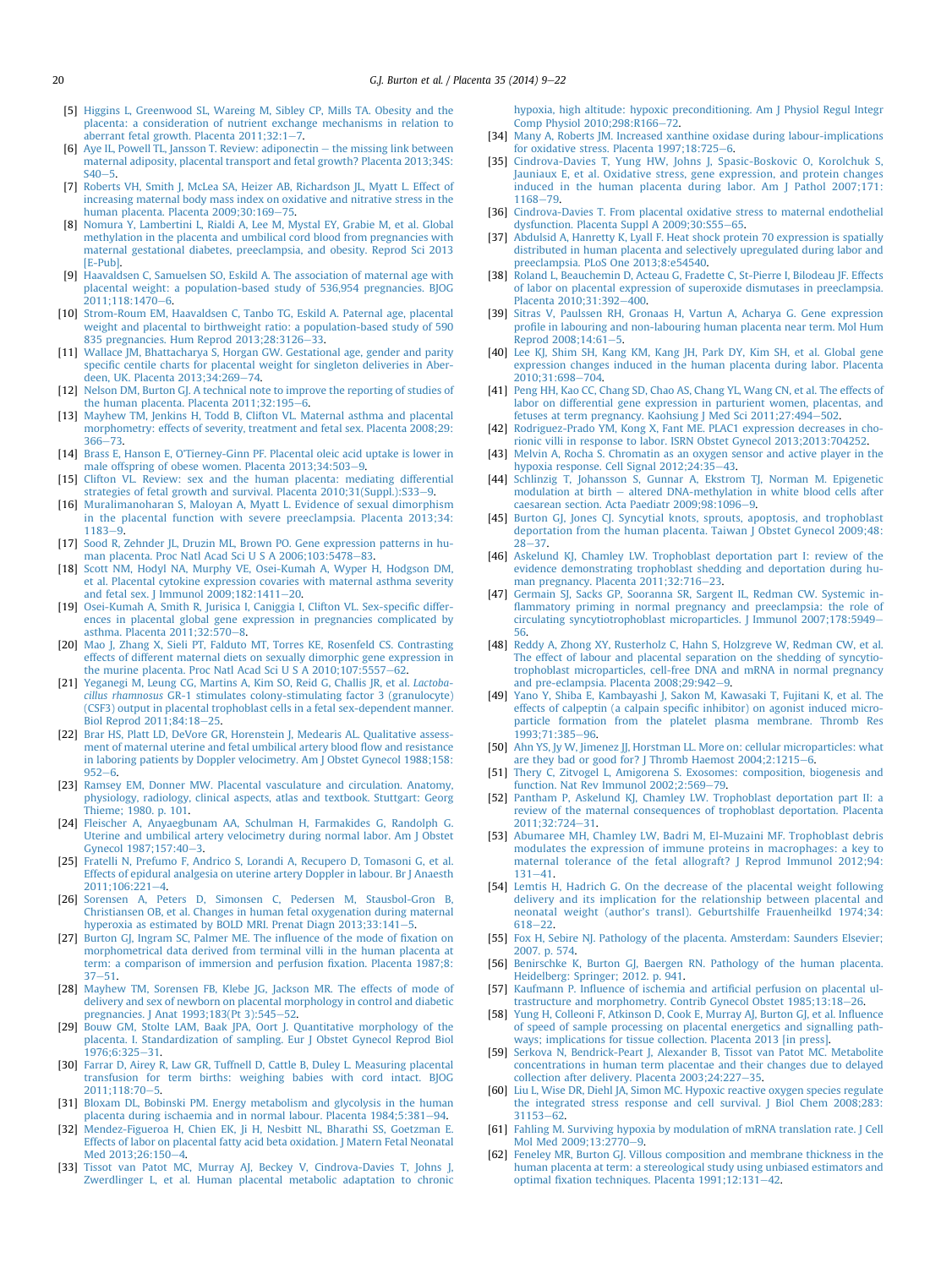- <span id="page-12-0"></span>[63] Burton GJ. The fi[ne structure of the human placenta as revealed by scanning](http://refhub.elsevier.com/S0143-4004(13)00798-4/sref63) electron microscopy. Scanning Microsc  $1987;1:1811-28$ .
- [64] [Garrod A, Batra G, Ptacek I, Heazell AEP. Duration and method of tissue](http://refhub.elsevier.com/S0143-4004(13)00798-4/sref64) [storage alters placental morphology](http://refhub.elsevier.com/S0143-4004(13)00798-4/sref64)  $-$  [implications for clinical and research](http://refhub.elsevier.com/S0143-4004(13)00798-4/sref64) practice. Placenta 2013:34:1116-[9](http://refhub.elsevier.com/S0143-4004(13)00798-4/sref64).
- [65] [Leary SD, Godfrey KM, Greenaway LJ, Davill VA, Fall CH. Contribution of the](http://refhub.elsevier.com/S0143-4004(13)00798-4/sref65) [umbilical cord and membranes to untrimmed placental weight. Placenta](http://refhub.elsevier.com/S0143-4004(13)00798-4/sref65)  $2003:24:276-8.$  $2003:24:276-8.$
- [66] [Teng J, Chang T, Reyes C, Nelson KB. Placental weight and neurologic](http://refhub.elsevier.com/S0143-4004(13)00798-4/sref66) [outcome in the infant: a review. J Matern Fetal Neonatal Med 2012;25:](http://refhub.elsevier.com/S0143-4004(13)00798-4/sref66)  $2082 - 7.$  $2082 - 7.$  $2082 - 7.$  $2082 - 7.$
- [67] Coall DA, Charles AK, Salafi[a CM. Gross placental structure in a low-risk](http://refhub.elsevier.com/S0143-4004(13)00798-4/sref67) population of singleton, term, fi[rst-born infants. Pediatr Dev Pathol](http://refhub.elsevier.com/S0143-4004(13)00798-4/sref67)  $2009:12:200 - 10$
- [68] [Pathak S, Hook E, Hackett G, Murdoch E, Sebire NJ, Jessop F, et al. Cord](http://refhub.elsevier.com/S0143-4004(13)00798-4/sref68) [coiling, umbilical cord insertion and placental shape in an unselected cohort](http://refhub.elsevier.com/S0143-4004(13)00798-4/sref68) [delivering at term: relationship with common obstetric outcomes. Placenta](http://refhub.elsevier.com/S0143-4004(13)00798-4/sref68)  $2010:31:963-8.$  $2010:31:963-8.$
- [69] [Pathak S, Sebire NJ, Hook L, Hackett G, Murdoch E, Jessop F, et al. Relation](http://refhub.elsevier.com/S0143-4004(13)00798-4/sref69)[ship between placental morphology and histological](http://refhub.elsevier.com/S0143-4004(13)00798-4/sref69) findings in an unselected population near term. Virchows Arch  $2011:459:11-20$  $2011:459:11-20$ .
- [70] [Grbesa D, Durst-Zivkovic B. Neonatal and placental factors in relation to the](http://refhub.elsevier.com/S0143-4004(13)00798-4/sref70) [mode of umbilical cord insertion. Stereological analysis of chorionic villi.](http://refhub.elsevier.com/S0143-4004(13)00798-4/sref70) Pflugers Arch 1996:431:R205-[6.](http://refhub.elsevier.com/S0143-4004(13)00798-4/sref70)
- [71] [Wyatt SM, Kraus FT, Roh CR, Elchalal U, Nelson DM, Sadovsky Y. The cor](http://refhub.elsevier.com/S0143-4004(13)00798-4/sref71)[relation between sampling site and gene expression in the term human](http://refhub.elsevier.com/S0143-4004(13)00798-4/sref71) placenta. Placenta 2005:26:372-[9.](http://refhub.elsevier.com/S0143-4004(13)00798-4/sref71)
- [72] Salafi[a CM, Yampolsky M, Misra DP, Shlakhter O, Haas D, Eucker B, et al.](http://refhub.elsevier.com/S0143-4004(13)00798-4/sref72) [Placental surface shape, function, and effects of maternal and fetal vascular](http://refhub.elsevier.com/S0143-4004(13)00798-4/sref72) [pathology. Placenta 2010;31:958](http://refhub.elsevier.com/S0143-4004(13)00798-4/sref72)-[62](http://refhub.elsevier.com/S0143-4004(13)00798-4/sref72).
- [73] Yampolsky M, Salafi[a CM, Shlakhter O, Haas D, Eucker B, Thorp J. Modeling](http://refhub.elsevier.com/S0143-4004(13)00798-4/sref73) the variability of shapes of a human placenta. Placenta  $2008;29:790-7$ .
- [74] Yampolsky M, Salafi[a CM, Shlakhter O, Haas D, Eucker B, Thorp J. Centrality](http://refhub.elsevier.com/S0143-4004(13)00798-4/sref74) [of the umbilical cord insertion in a human placenta in](http://refhub.elsevier.com/S0143-4004(13)00798-4/sref74)fluences the placental effi[ciency. Placenta 2009;30:1058](http://refhub.elsevier.com/S0143-4004(13)00798-4/sref74)-[64.](http://refhub.elsevier.com/S0143-4004(13)00798-4/sref74)
- [75] [Burton GJ, Jauniaux E, Charnock-Jones DS. The in](http://refhub.elsevier.com/S0143-4004(13)00798-4/sref75)fluence of the intra[uterine environment on human placental development. Int J Dev Biol](http://refhub.elsevier.com/S0143-4004(13)00798-4/sref75)  $2010:54:303 - 12$
- [76] [Winder NR, Krishnaveni GV, Veena SR, Hill JC, Karat CL, Thornburg KL, et al.](http://refhub.elsevier.com/S0143-4004(13)00798-4/sref76) Mother'[s lifetime nutrition and the size, shape and ef](http://refhub.elsevier.com/S0143-4004(13)00798-4/sref76)ficiency of the placenta. [Placenta 2011;32:806](http://refhub.elsevier.com/S0143-4004(13)00798-4/sref76)-[10](http://refhub.elsevier.com/S0143-4004(13)00798-4/sref76).
- [77] [Alwasel SH, Abotalib Z, Aljarallah JS, Osmond C, Alkharaz SM, Alhazza IM,](http://refhub.elsevier.com/S0143-4004(13)00798-4/sref77) [et al. Secular increase in placental weight in Saudi Arabia. Placenta 2011;32:](http://refhub.elsevier.com/S0143-4004(13)00798-4/sref77)  $391 - 4.$  $391 - 4.$  $391 - 4.$  $391 - 4.$
- [78] [Barker DJ, Osmond C, Thornburg KL, Kajantie E, Eriksson JG. The lifespan](http://refhub.elsevier.com/S0143-4004(13)00798-4/sref78) [of men and the shape of their placental surface at birth. Placenta 2011;32:](http://refhub.elsevier.com/S0143-4004(13)00798-4/sref78)  $783 - 7$  $783 - 7$  $783 - 7$
- [79] [Barker DJ, Osmond C, Thornburg KL, Kajantie E, Eriksson JG. The shape of the](http://refhub.elsevier.com/S0143-4004(13)00798-4/sref79) [placental surface at birth and colorectal cancer in later life. Am J Hum Biol](http://refhub.elsevier.com/S0143-4004(13)00798-4/sref79)  $2013.25.566 - 8$
- [80] [Barker D, Osmond C, Grant S, Thornburg K, Cooper C, Ring S, et al. Maternal](http://refhub.elsevier.com/S0143-4004(13)00798-4/sref80) [cotyledons at birth predict blood pressure in childhood. Placenta 2013;34:](http://refhub.elsevier.com/S0143-4004(13)00798-4/sref80)  $672 - 5$  $672 - 5$  $672 - 5$
- [81] [Hillier SL, Krohn MA, Kiviat NB, Watts DH, Eschenbach DA. Microbiologic](http://refhub.elsevier.com/S0143-4004(13)00798-4/sref81) [causes and neonatal outcomes associated with chorioamnion infection. Am J](http://refhub.elsevier.com/S0143-4004(13)00798-4/sref81) [Obstet Gynecol 1991;165:955](http://refhub.elsevier.com/S0143-4004(13)00798-4/sref81)-[61.](http://refhub.elsevier.com/S0143-4004(13)00798-4/sref81)
- [82] [Dong Y, St Clair PJ, Ramzy I, Kagan-Hallet KS, Gibbs RS. A microbiologic and](http://refhub.elsevier.com/S0143-4004(13)00798-4/sref82) clinical study of placental infl[ammation at term. Obstet Gynecol 1987;70:](http://refhub.elsevier.com/S0143-4004(13)00798-4/sref82)  $175 - 82.$  $175 - 82.$  $175 - 82.$  $175 - 82.$
- [83] [Pankuch GA, Appelbaum PC, Lorenz RP, Botti JJ, Schachter J, Naeye RL.](http://refhub.elsevier.com/S0143-4004(13)00798-4/sref83) [Placental microbiology and histology and the pathogenesis of cho](http://refhub.elsevier.com/S0143-4004(13)00798-4/sref83)[rioamnionitis. Obstet Gynecol 1984;64:802](http://refhub.elsevier.com/S0143-4004(13)00798-4/sref83)-[6.](http://refhub.elsevier.com/S0143-4004(13)00798-4/sref83)
- [84] [Aquino TI, Zhang J, Kraus FT, Knefel R, Taff T. Subchorionic](http://refhub.elsevier.com/S0143-4004(13)00798-4/sref84) fibrin cultures for acteriologic study of the placenta. Am J Clin Pathol 1984;81:482-[6.](http://refhub.elsevier.com/S0143-4004(13)00798-4/sref84)
- [85] [Queiros da Mota V, Prodhom G, Yan P, Hohlfheld P, Greub G, Rouleau C.](http://refhub.elsevier.com/S0143-4004(13)00798-4/sref85) [Correlation between placental bacterial culture results and histological](http://refhub.elsevier.com/S0143-4004(13)00798-4/sref85) [chorioamnionitis: a prospective study on 376 placentas. J Clin Pathol](http://refhub.elsevier.com/S0143-4004(13)00798-4/sref85) 2013:66:243-[8.](http://refhub.elsevier.com/S0143-4004(13)00798-4/sref85)
- [86] Farraj AA, Randomized placental and cord blood sampling culture in women [with preterm and term labour to detect infection. East Mediterr Health J](http://refhub.elsevier.com/S0143-4004(13)00798-4/sref86)  $2000:6:272-5.$  $2000:6:272-5.$  $2000:6:272-5.$
- [87] [Mayhew TM, Burton GJ. Methodological problems in placental morphom](http://refhub.elsevier.com/S0143-4004(13)00798-4/sref87)[etry: apologia for the use of stereology based on sound sampling practice.](http://refhub.elsevier.com/S0143-4004(13)00798-4/sref87) [Placenta 1988;9:565](http://refhub.elsevier.com/S0143-4004(13)00798-4/sref87)-[81](http://refhub.elsevier.com/S0143-4004(13)00798-4/sref87).
- [88] [Mayhew TM. Taking tissue samples from the placenta: an illustration of](http://refhub.elsevier.com/S0143-4004(13)00798-4/sref88) principles and strategies. Placenta  $2008;29:1-14$  $2008;29:1-14$ .
- [89] [Zhang P, Schmidt M, Cook L. Maternal vasculopathy and histologic diagnosis](http://refhub.elsevier.com/S0143-4004(13)00798-4/sref89) [of preeclampsia: poor correlation of histologic changes and clinical mani](http://refhub.elsevier.com/S0143-4004(13)00798-4/sref89)festation. Am J Obstet Gynecol  $2006;194:1050-6$ .
- [90] [Driscoll SG, Langston C. College of American pathologists conference XIX](http://refhub.elsevier.com/S0143-4004(13)00798-4/sref90) [on the examination of the placenta: report of the working group on](http://refhub.elsevier.com/S0143-4004(13)00798-4/sref90) [methods for placental examination. Arch Pathol Lab Med 1991;115:](http://refhub.elsevier.com/S0143-4004(13)00798-4/sref90)  $704 - 8.$  $704 - 8.$  $704 - 8.$
- [91] [Langston C, Kaplan C, Macpherson T, Manci E, Peevy K, Clark B, et al. Practice](http://refhub.elsevier.com/S0143-4004(13)00798-4/sref91) [guideline for examination of the placenta: developed by the Placental](http://refhub.elsevier.com/S0143-4004(13)00798-4/sref91)

[Pathology Practice Guideline Development Task Force of the College of](http://refhub.elsevier.com/S0143-4004(13)00798-4/sref91) [American Pathologists. Arch Pathol Lab Med 1997;121:449](http://refhub.elsevier.com/S0143-4004(13)00798-4/sref91)-[76](http://refhub.elsevier.com/S0143-4004(13)00798-4/sref91).

- [92] [Hargitai B, Marton T, Cox PM. Best practice no 178. Examination of the hu](http://refhub.elsevier.com/S0143-4004(13)00798-4/sref92)man placenta. J Clin Pathol  $2004;57;785-92$  $2004;57;785-92$ .
- [93] [Booth VJ, Nelson KB, Dambrosia JM, Grether JK. What factors in](http://refhub.elsevier.com/S0143-4004(13)00798-4/sref93)fluence [whether placentas are submitted for pathologic examination? Am J Obstet](http://refhub.elsevier.com/S0143-4004(13)00798-4/sref93) [Gynecol 1997;176:567](http://refhub.elsevier.com/S0143-4004(13)00798-4/sref93)-[71](http://refhub.elsevier.com/S0143-4004(13)00798-4/sref93).
- [94] [Spencer MK, Khong TY. Conformity to guidelines for pathologic examination](http://refhub.elsevier.com/S0143-4004(13)00798-4/sref94) of the placenta. Arch Pathol Lab Med  $2003:127:205-7$  $2003:127:205-7$  $2003:127:205-7$ .
- [95] [Wigglesworth JS. Vascular anatomy of the human placenta and its signi](http://refhub.elsevier.com/S0143-4004(13)00798-4/sref95)fi[cance for placental pathology. J Obstet Gynaecol Br Commonw 1969;76:](http://refhub.elsevier.com/S0143-4004(13)00798-4/sref95)  $979 - 89$  $979 - 89$  $979 - 89$
- [96] [Hempstock J, Bao Y-P, Bar-Issac M, Segaren N, Watson AL, Charnock Jones DS,](http://refhub.elsevier.com/S0143-4004(13)00798-4/sref96) [et al. Intralobular differences in antioxidant enzyme expression and activity](http://refhub.elsevier.com/S0143-4004(13)00798-4/sref96) reflect oxygen gradients within the human placenta. Placenta 2003:24:517-[23](http://refhub.elsevier.com/S0143-4004(13)00798-4/sref96).
- [97] [Fox H. The pattern of villous variability in the normal placenta. J Obstet](http://refhub.elsevier.com/S0143-4004(13)00798-4/sref97) Gynaecol Br Commonw  $1964:71:749-58$ .
- [98] [Schuhmann RA. Placentone structure of the human placenta. Bibl Anat](http://refhub.elsevier.com/S0143-4004(13)00798-4/sref98)  $1982:22:46-57$
- [99] [Sala MA, Matheus M. Regional variation of the vasculo-syncytial membranes in](http://refhub.elsevier.com/S0143-4004(13)00798-4/sref99) [the human full-term placenta. Gegenbaurs Morphol Jahrb 1986;132:285](http://refhub.elsevier.com/S0143-4004(13)00798-4/sref99)-[9](http://refhub.elsevier.com/S0143-4004(13)00798-4/sref99).
- [100] [Critchley GR, Burton GJ. Intralobular variations in barrier thickness in the](http://refhub.elsevier.com/S0143-4004(13)00798-4/sref100) mature human placenta. Placenta 1987:8:185-[94.](http://refhub.elsevier.com/S0143-4004(13)00798-4/sref100)
- [101] [Schuhmann R, Stoz F, Maier M. Histometric investigations in placentones](http://refhub.elsevier.com/S0143-4004(13)00798-4/sref101) [\(materno-fetal circulation units\) of human placentae. Troph Res 1988;3:3](http://refhub.elsevier.com/S0143-4004(13)00798-4/sref101)-[16](http://refhub.elsevier.com/S0143-4004(13)00798-4/sref101).
- [102] [Alvarez H, Benedetti WL, Morel RL, Scavarelli M. Trophoblast development](http://refhub.elsevier.com/S0143-4004(13)00798-4/sref102) [gradient and its relationship to placental hemodynamics. Am J Obstet](http://refhub.elsevier.com/S0143-4004(13)00798-4/sref102) Gynecol 1970:106:416-[20](http://refhub.elsevier.com/S0143-4004(13)00798-4/sref102).
- [103] [Brameld JM, Hold R, Pipkin FB. Regional variation in angiotensin converting](http://refhub.elsevier.com/S0143-4004(13)00798-4/sref103) [enzyme activity in the human placenta. Placenta 2011;32:906](http://refhub.elsevier.com/S0143-4004(13)00798-4/sref103)-[8](http://refhub.elsevier.com/S0143-4004(13)00798-4/sref103).
- [104] [Tzschoppe AA, Struwe E, Dorr HG, Goecke TW, Beckmann MW, Schild RL,](http://refhub.elsevier.com/S0143-4004(13)00798-4/sref104) [et al. Differences in gene expression dependent on sampling site in placental](http://refhub.elsevier.com/S0143-4004(13)00798-4/sref104) [tissue of fetuses with intrauterine growth restriction. Placenta 2011;31:](http://refhub.elsevier.com/S0143-4004(13)00798-4/sref104) [178](http://refhub.elsevier.com/S0143-4004(13)00798-4/sref104)-[85.](http://refhub.elsevier.com/S0143-4004(13)00798-4/sref104)
- [105] [Jacques SM, Qureshi F, Johnson A, Alkatib AA, Kmak DC. Estimation of time of](http://refhub.elsevier.com/S0143-4004(13)00798-4/sref105) [fetal death in the second trimester by placental histopathological examina](http://refhub.elsevier.com/S0143-4004(13)00798-4/sref105)tion. Pediatr Dev Pathol  $2003;6:226-32$ .
- [106] [Kim YW, Kim JS, Lee KA, Shim JY, Won HS, Lee PR, et al. Memb-roller: an](http://refhub.elsevier.com/S0143-4004(13)00798-4/sref106) [effective way of making membrane rolls for pathological examination and](http://refhub.elsevier.com/S0143-4004(13)00798-4/sref106) [studies of human placenta. Placenta 2013;34:722](http://refhub.elsevier.com/S0143-4004(13)00798-4/sref106)-[5](http://refhub.elsevier.com/S0143-4004(13)00798-4/sref106).
- [107] [Sebire NJ, Goldin RD. Distribution of histological chorioamnionitis in](http://refhub.elsevier.com/S0143-4004(13)00798-4/sref107) [placental membranes; does a membrane roll provide additional informa](http://refhub.elsevier.com/S0143-4004(13)00798-4/sref107)[tion? J Pathol 2001;195:18a](http://refhub.elsevier.com/S0143-4004(13)00798-4/sref107).
- [108] [Walford N, Htun K, Akhilesh M. Detection of atherosis in preeclamptic pla](http://refhub.elsevier.com/S0143-4004(13)00798-4/sref108)[centas: comparison of two gross sampling protocols. Pediatr Dev Pathol](http://refhub.elsevier.com/S0143-4004(13)00798-4/sref108)  $2005:8:61-5.$  $2005:8:61-5.$
- [109] [Winters R, Waters BL. What is adequate sampling of extraplacental mem](http://refhub.elsevier.com/S0143-4004(13)00798-4/sref109)[branes?: a randomized, prospective analysis. Arch Pathol Lab Med 2008;132:](http://refhub.elsevier.com/S0143-4004(13)00798-4/sref109)  $1920 - 3$  $1920 - 3$
- [110] [Pijnenborg R, Brosens I, Romero R, editors. Placental bed disorders. Basic](http://refhub.elsevier.com/S0143-4004(13)00798-4/sref110a) [science and its translation to obstetrics. Cambridge: Cambridge University](http://refhub.elsevier.com/S0143-4004(13)00798-4/sref110a) [Press; 2010.](http://refhub.elsevier.com/S0143-4004(13)00798-4/sref110a)
- [111] [Brosens I, Khong TY. Defective spiral artery remodeling. In: Pijnenborg R,](http://refhub.elsevier.com/S0143-4004(13)00798-4/sref110) [Brosens I, Romero R, editors. Placental bed disorders. Basic science and its](http://refhub.elsevier.com/S0143-4004(13)00798-4/sref110) [translation to obstetrics. Cambridge: Cambridge University Press; 2010](http://refhub.elsevier.com/S0143-4004(13)00798-4/sref110).
- [112] [Staff AC, Ranheim T, Khoury J, Henriksen T. Increased contents of phos](http://refhub.elsevier.com/S0143-4004(13)00798-4/sref111)[pholipids, cholesterol, and lipid peroxides in decidua basalis in women with](http://refhub.elsevier.com/S0143-4004(13)00798-4/sref111) [preeclampsia. Am J Obstet Gynecol 1999;180:587](http://refhub.elsevier.com/S0143-4004(13)00798-4/sref111)-[92.](http://refhub.elsevier.com/S0143-4004(13)00798-4/sref111)
- [113] [Staff AC, Halvorsen B, Ranheim T, Henriksen T. Elevated level of free 8-iso](http://refhub.elsevier.com/S0143-4004(13)00798-4/sref112)[prostaglandin F2alpha in the decidua basalis of women with preeclampsia.](http://refhub.elsevier.com/S0143-4004(13)00798-4/sref112) Am I Obstet Gynecol 1999:181:1211-[5](http://refhub.elsevier.com/S0143-4004(13)00798-4/sref112)
- [114] [Harsem NK, Staff AC, He L, Roald B. The decidual suction method: a new way](http://refhub.elsevier.com/S0143-4004(13)00798-4/sref113) [of collecting decidual tissue for functional and morphological studies. Acta](http://refhub.elsevier.com/S0143-4004(13)00798-4/sref113) [Obstet Gynecol Scand 2004;83:724](http://refhub.elsevier.com/S0143-4004(13)00798-4/sref113)-[30.](http://refhub.elsevier.com/S0143-4004(13)00798-4/sref113)
- [115] [Cronin MT, Dutta D, Pho M, Nguyen A, Jeong J, Liu ML. Tumor marker dis](http://refhub.elsevier.com/S0143-4004(13)00798-4/sref114)[covery by expression pro](http://refhub.elsevier.com/S0143-4004(13)00798-4/sref114)filing RNA from formalin fixed paraffin embedded [tissues. Methods Mol Biol 2009;520:177](http://refhub.elsevier.com/S0143-4004(13)00798-4/sref114)-[93](http://refhub.elsevier.com/S0143-4004(13)00798-4/sref114).
- [116] [Bhatti P, Kampa D, Alexander BH, McClure C, Ringer D, Doody MM, et al.](http://refhub.elsevier.com/S0143-4004(13)00798-4/sref115) [Blood spots as an alternative to whole blood collection and the effect of a](http://refhub.elsevier.com/S0143-4004(13)00798-4/sref115) [small monetary incentive to increase participation in genetic association](http://refhub.elsevier.com/S0143-4004(13)00798-4/sref115) studies. BMC Med Res Methodol 2009:9:76.
- [117] [Abraham JE, Maranian MJ, Spiteri I, Russell R, Ingle S, Luccarini C, et al. Saliva](http://refhub.elsevier.com/S0143-4004(13)00798-4/sref116) [samples are a viable alternative to blood samples as a source of DNA for high](http://refhub.elsevier.com/S0143-4004(13)00798-4/sref116) [throughput genotyping. BMC Med Genomics 2012;5:19.](http://refhub.elsevier.com/S0143-4004(13)00798-4/sref116)
- [118] Matthews AM, Kaur H, Dodd M, D'[Souza J, Liloglou T, Shaw RJ, et al. Saliva](http://refhub.elsevier.com/S0143-4004(13)00798-4/sref117) [collection methods for DNA biomarker analysis in oral cancer patients. Br J](http://refhub.elsevier.com/S0143-4004(13)00798-4/sref117) [Oral Maxillofac Surg 2013;51:394](http://refhub.elsevier.com/S0143-4004(13)00798-4/sref117)-[8](http://refhub.elsevier.com/S0143-4004(13)00798-4/sref117).
- [119] [Ng DP, Koh D, Choo SG, Ng V, Fu Q. Effect of storage conditions on the](http://refhub.elsevier.com/S0143-4004(13)00798-4/sref118) [extraction of PCR-quality genomic DNA from saliva. Clin Chim Acta](http://refhub.elsevier.com/S0143-4004(13)00798-4/sref118) [2004;343:191](http://refhub.elsevier.com/S0143-4004(13)00798-4/sref118)-[4.](http://refhub.elsevier.com/S0143-4004(13)00798-4/sref118)
- [120] [Rajakumar A, Cerdeira AS, Rana S, Zsengeller Z, Edmunds L, Jeyabalan A, et al.](http://refhub.elsevier.com/S0143-4004(13)00798-4/sref119) [Transcriptionally active syncytial aggregates in the maternal circulation may](http://refhub.elsevier.com/S0143-4004(13)00798-4/sref119) [contribute to circulating soluble fms-like tyrosine kinase 1 in preeclampsia.](http://refhub.elsevier.com/S0143-4004(13)00798-4/sref119) [Hypertension 2012;59:256](http://refhub.elsevier.com/S0143-4004(13)00798-4/sref119)-[64](http://refhub.elsevier.com/S0143-4004(13)00798-4/sref119).